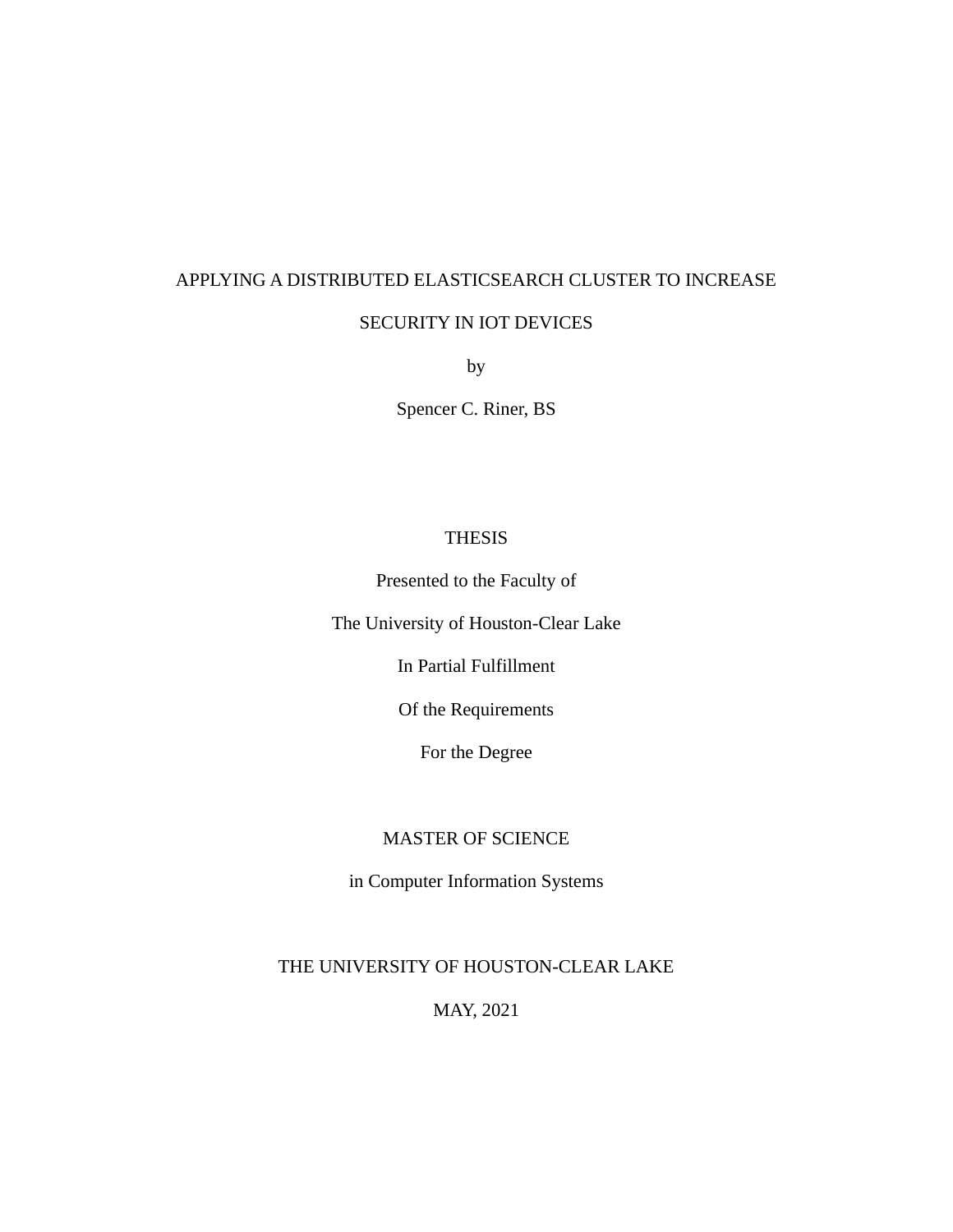# APPLYING A DISTRIBUTED ELASTICSEARCH CLUSTER

# TO INCREASE SECURITY IN IOT DEVICES

by

Spencer C. Riner

APPROVED BY

Andrew Yang, PhD, Chair

Kewei Sha, PhD, Committee Member

\_\_\_\_\_\_\_\_\_\_\_\_\_\_\_\_\_\_\_\_\_\_\_\_\_\_\_\_\_\_\_\_\_\_\_\_\_\_\_\_\_\_\_

\_\_\_\_\_\_\_\_\_\_\_\_\_\_\_\_\_\_\_\_\_\_\_\_\_\_\_\_\_\_\_\_\_\_\_\_\_\_\_\_\_\_\_

\_\_\_\_\_\_\_\_\_\_\_\_\_\_\_\_\_\_\_\_\_\_\_\_\_\_\_\_\_\_\_\_\_\_\_\_\_\_\_\_\_\_\_

Wei Wei, PhD, Committee Member

RECEIVED/APPROVED BY THE COLLEGE OF SCIENCE AND ENGINEERING:

\_\_\_\_\_\_\_\_\_\_\_\_\_\_\_\_\_\_\_\_\_\_\_\_\_\_\_\_\_\_\_\_\_\_\_\_\_\_\_ David Garrison, PhD, Interim Associate Dean

\_\_\_\_\_\_\_\_\_\_\_\_\_\_\_\_\_\_\_\_\_\_\_\_\_\_\_\_\_\_\_\_\_\_\_\_\_\_\_

Miguel Gonzales, PhD, Dean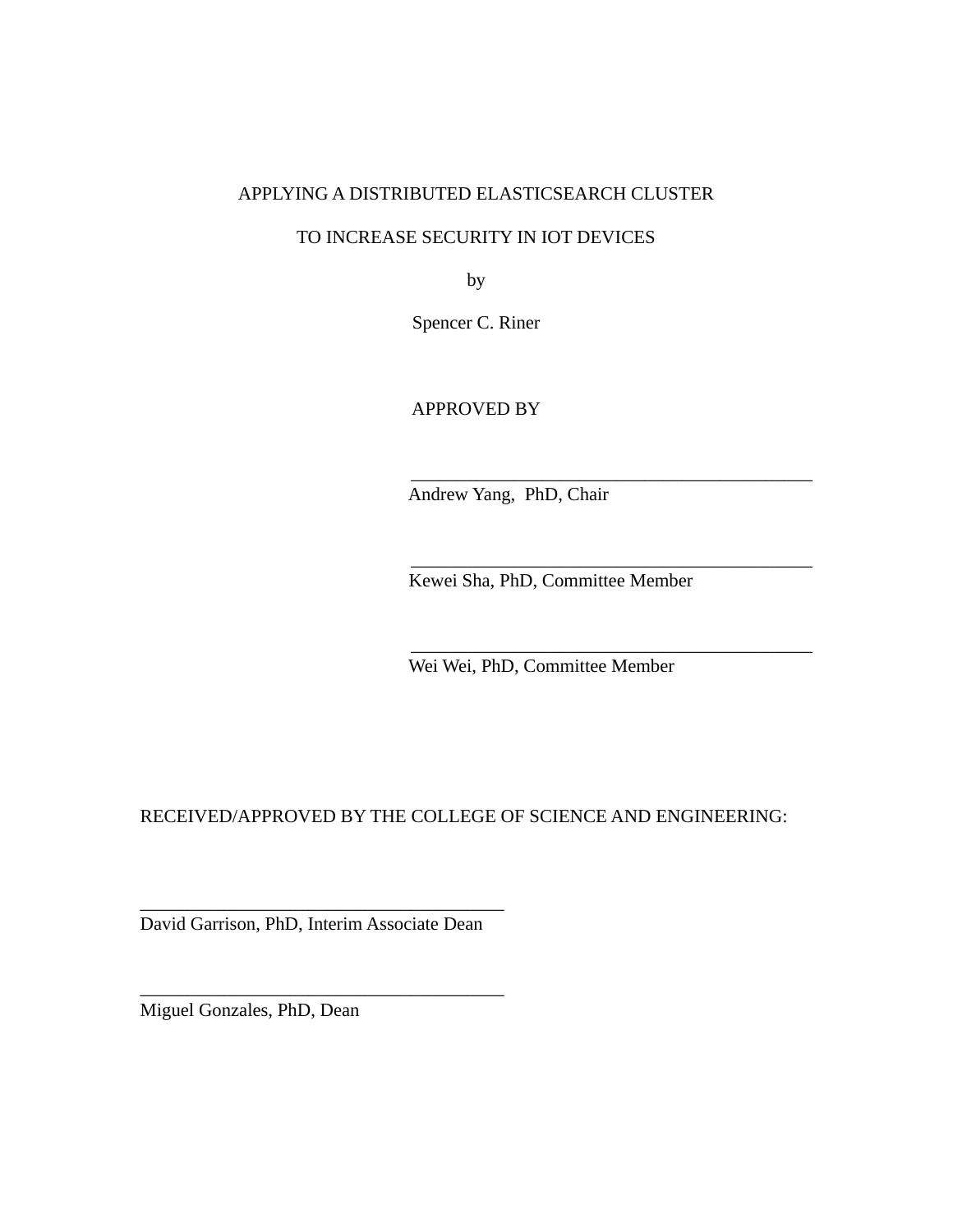# **Dedication**

For my wife, son, and parents.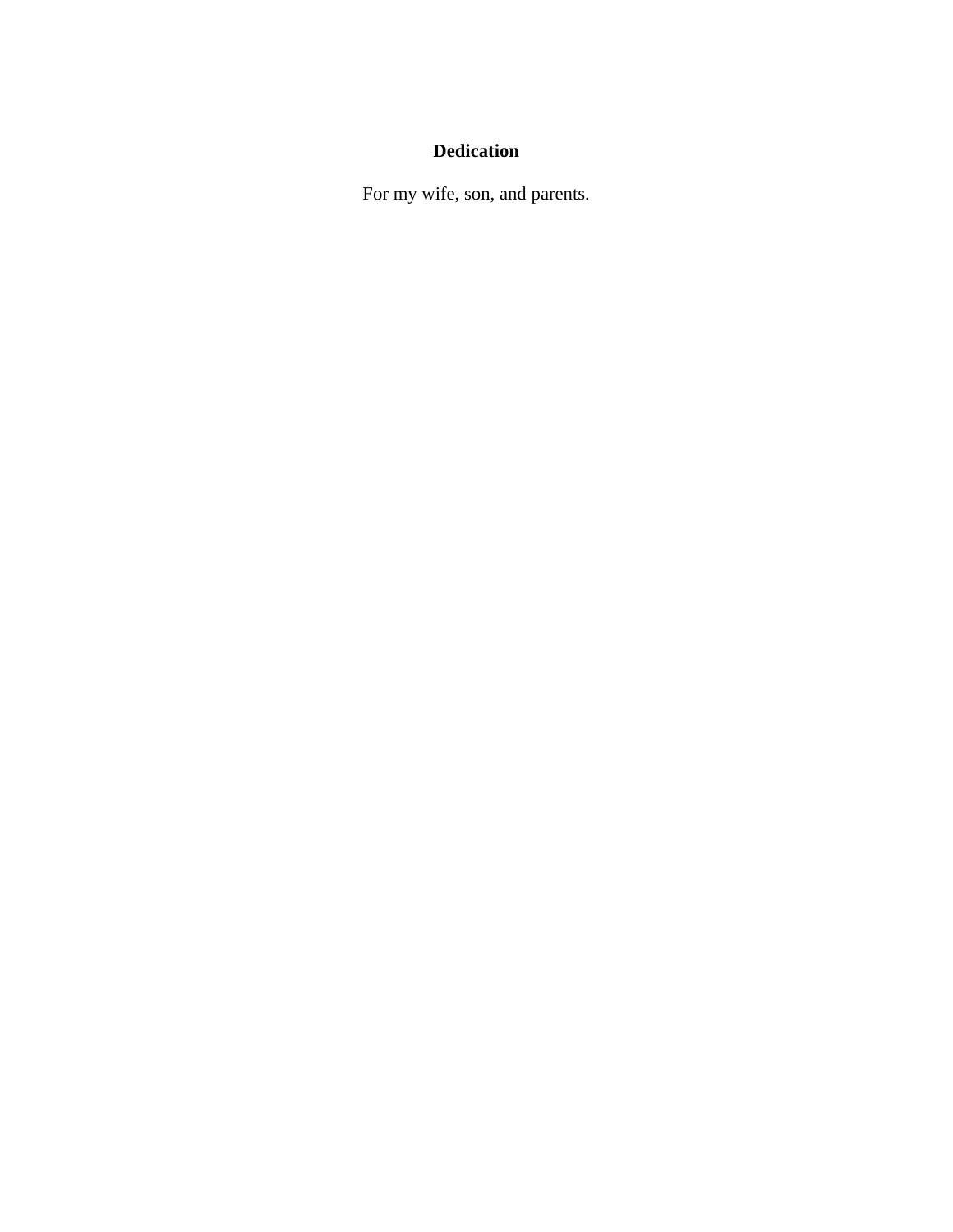#### **Acknowledgments**

I have been lucky to receive continuous support, advice, and encouragement during the writing of this thesis.

I would like to express my deepest gratitude to my thesis chair, Professor Andrew Yang, for being a supportive teacher and mentor throughout my education at University of Houston-Clear Lake. I'm thankful for your valuable advice and reassurance while writing this paper.

In addition to Dr. Yang, Professor Wei Wei has also been a great support to me during my education. Thank you for offering constant guidance and advice. My gratitude also goes out to Professor Kewei Sha for serving on the committee for my thesis and offering useful feedback throughout its development.

I would also like to acknowledge each of my colleagues at CACI International and the Johnson Space Center who have allowed me to pursue this goal while continuing to advance my career in information technology.

Finally, I would like to thank dearly my wife Marisa who has lent a sympathetic ear during the writing of this thesis and has never wavered in her support of my goals.

iv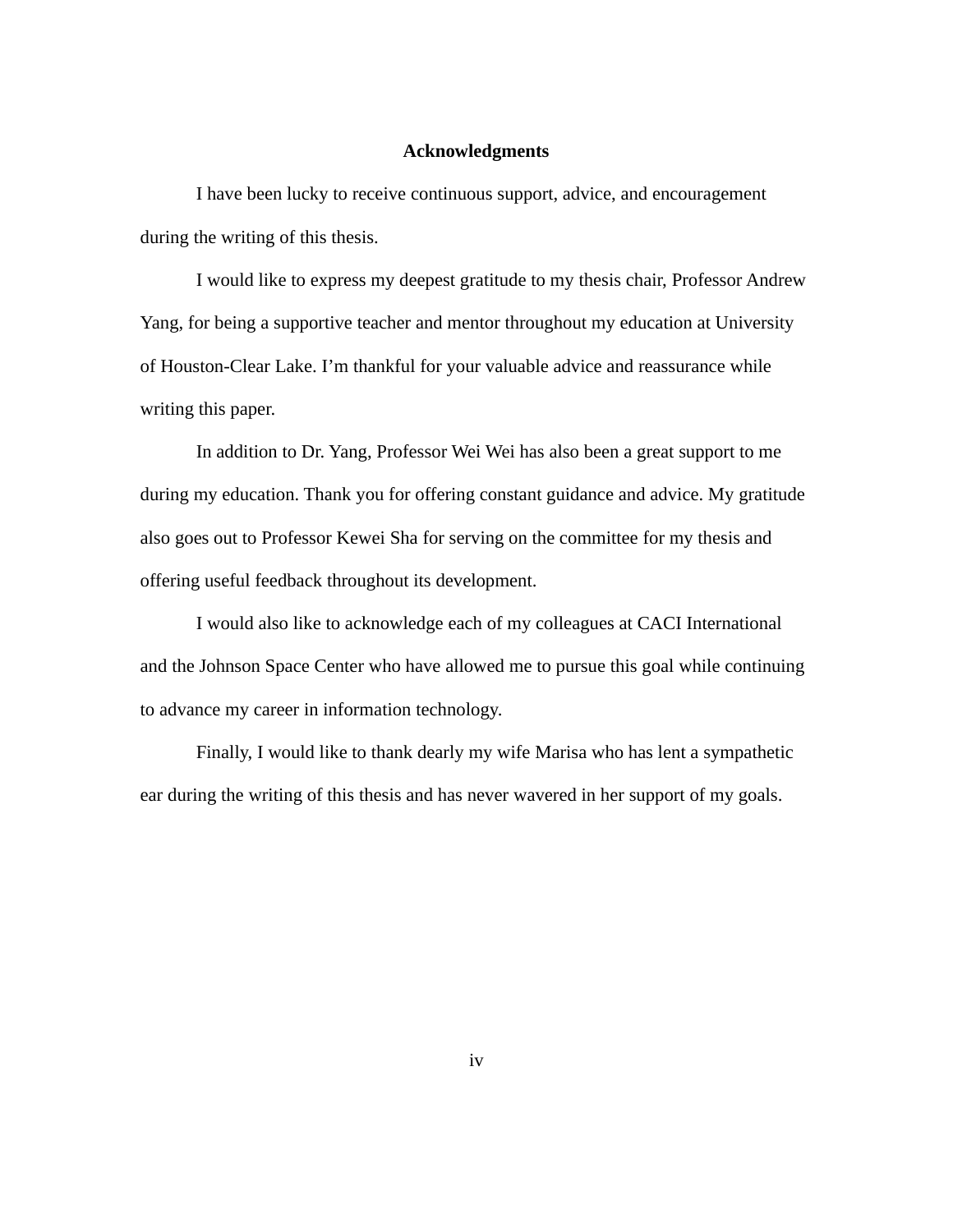# ABSTRACT

# APPLYING A DISTRIBUTED ELASTICSEARCH CLUSTER TO INCREASE SECURITY IN IOT DEVICES

Spencer C. Riner University of Houston-Clear Lake, 2021

Thesis Chair: Andrew Yang, PhD

Internet of Things devices have permeated the daily lives of many by offering useful insights into their daily lives through the use of sensors and cameras to collect and display real-world data. Increasingly, these devices are the targets of cyber attacks that exploit various protocols essential to their functionality such as Telnet and UPnP. Elasticsearch is a distributed indexing system that allows for the horizontal scaling of coordinated node devices to increase their performance. Elasticsearch, along with its companion software elements Logstash and Kibana, are studied to identify their role in increasing the security of Internet of Things by testing the CallStranger UPnP exploit.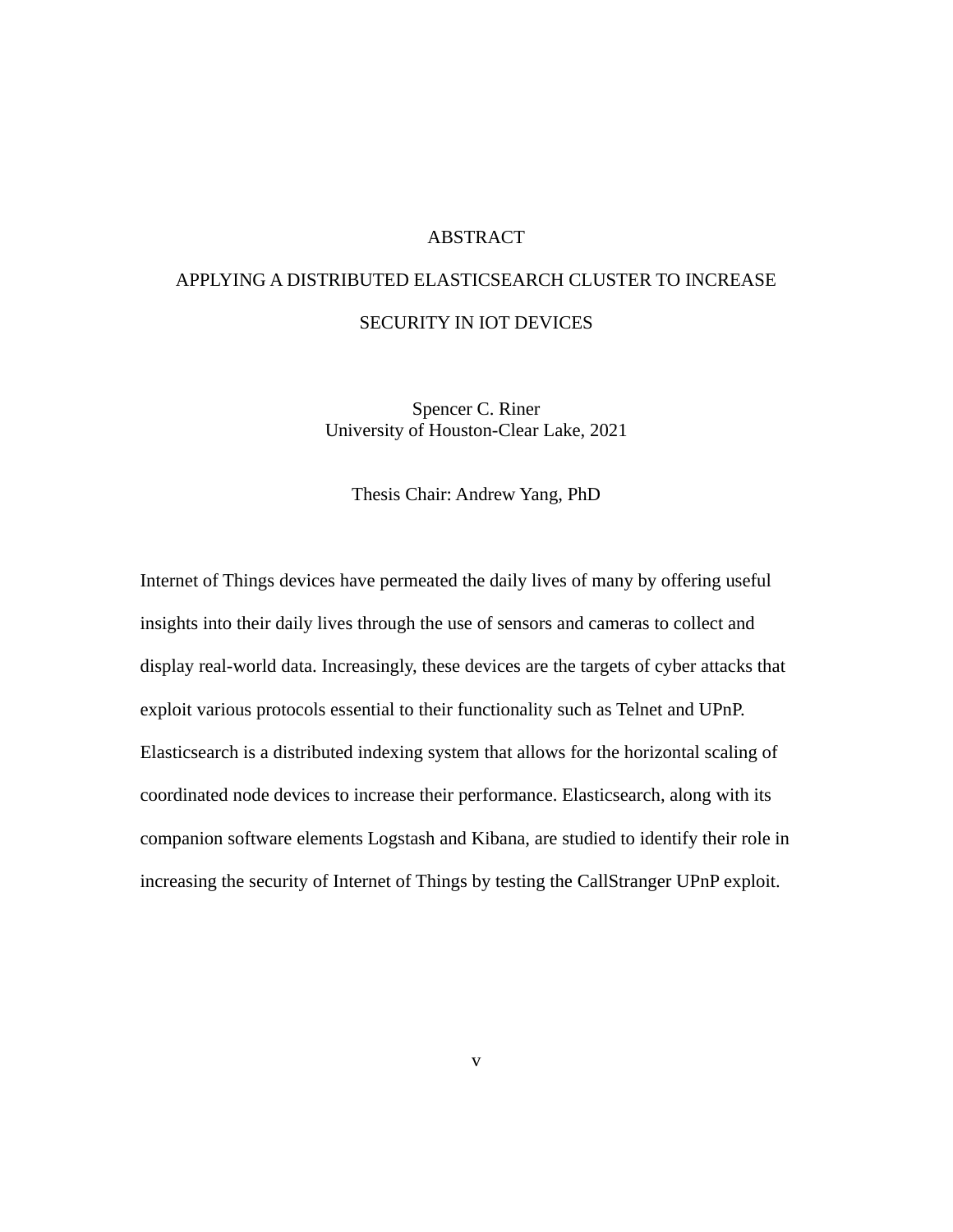# TABLE OF CONTENTS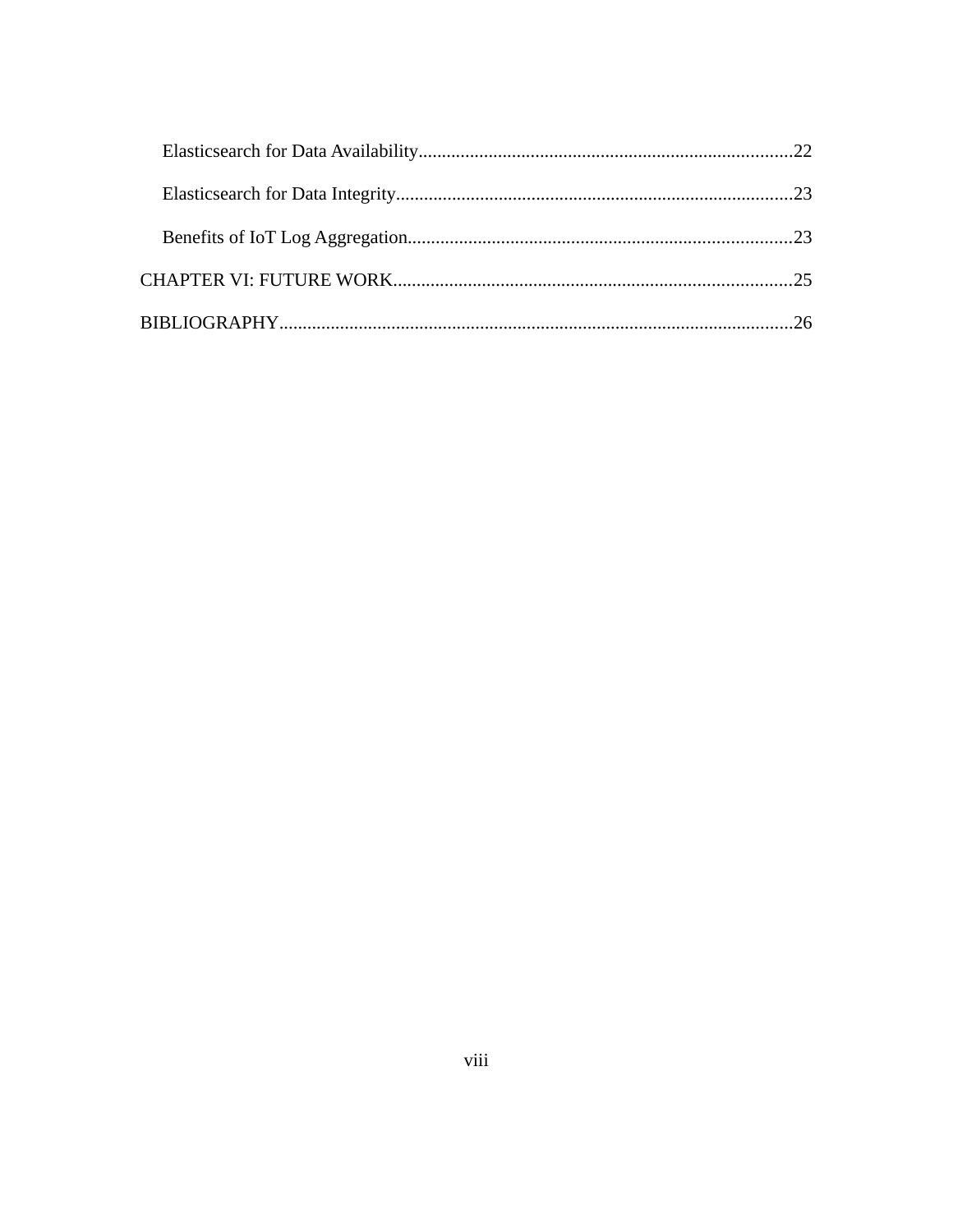# LIST OF FIGURES

|--|--|--|--|--|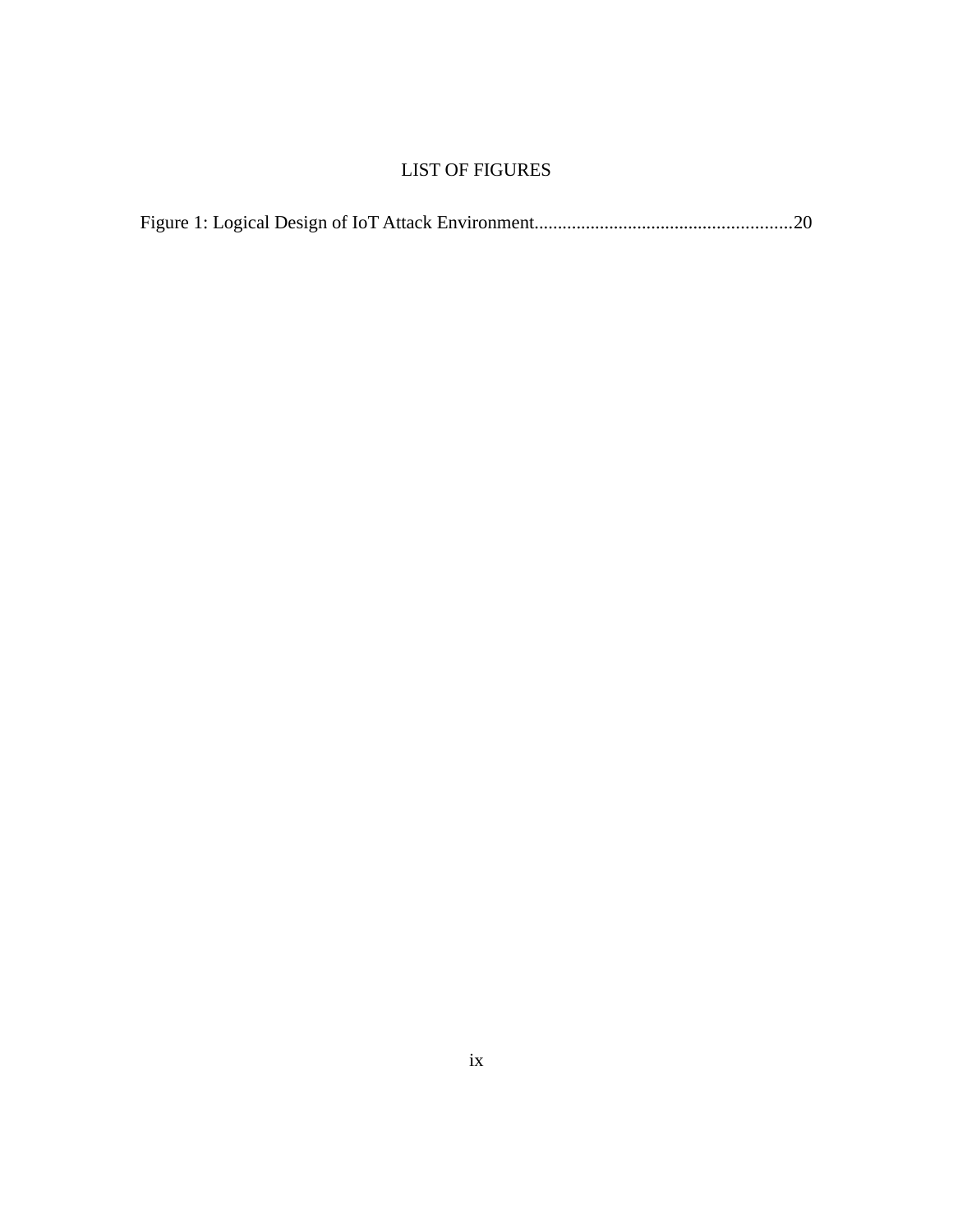#### <span id="page-9-1"></span>CHAPTER I:

#### INTRODUCTION

#### <span id="page-9-0"></span>**Problem Overview**

The use of Internet of Things devices in homes and offices has grown considerably in the last ten years as a way of gaining increased information about one's environment. The Amazon Ring product line promises to "protect what matters most at home," suggesting an increased level of home security by using their products [1]. Internet-connected baby monitors, coffeemakers, light bulbs, and alarm clocks all offer a higher degree of control and observation over our environments than ever possible. However, due to a competitive marketplace and a lack of stringent regulation, many IoT devices ship with serious security vulnerabilities that are often open to attack. In Grand Prairie, TX, a couple's Ring security system was hacked as the attacker threatened to "terminate" the owners of the house and gained control of their doorbell to make it appear as if they were currently at the couple's home [2]. A compromised network can also lead to the loss of sensitive personal information like passwords and social security numbers, potentially leading to identity theft.

Because it is unlikely that the companies who manufacturer this category of products will spend the resources needed to make their products resistant to cyber attacks, the responsibility falls to the users of these products to be proactive about preventing attacks that may threaten the safety of their personal space and information.

1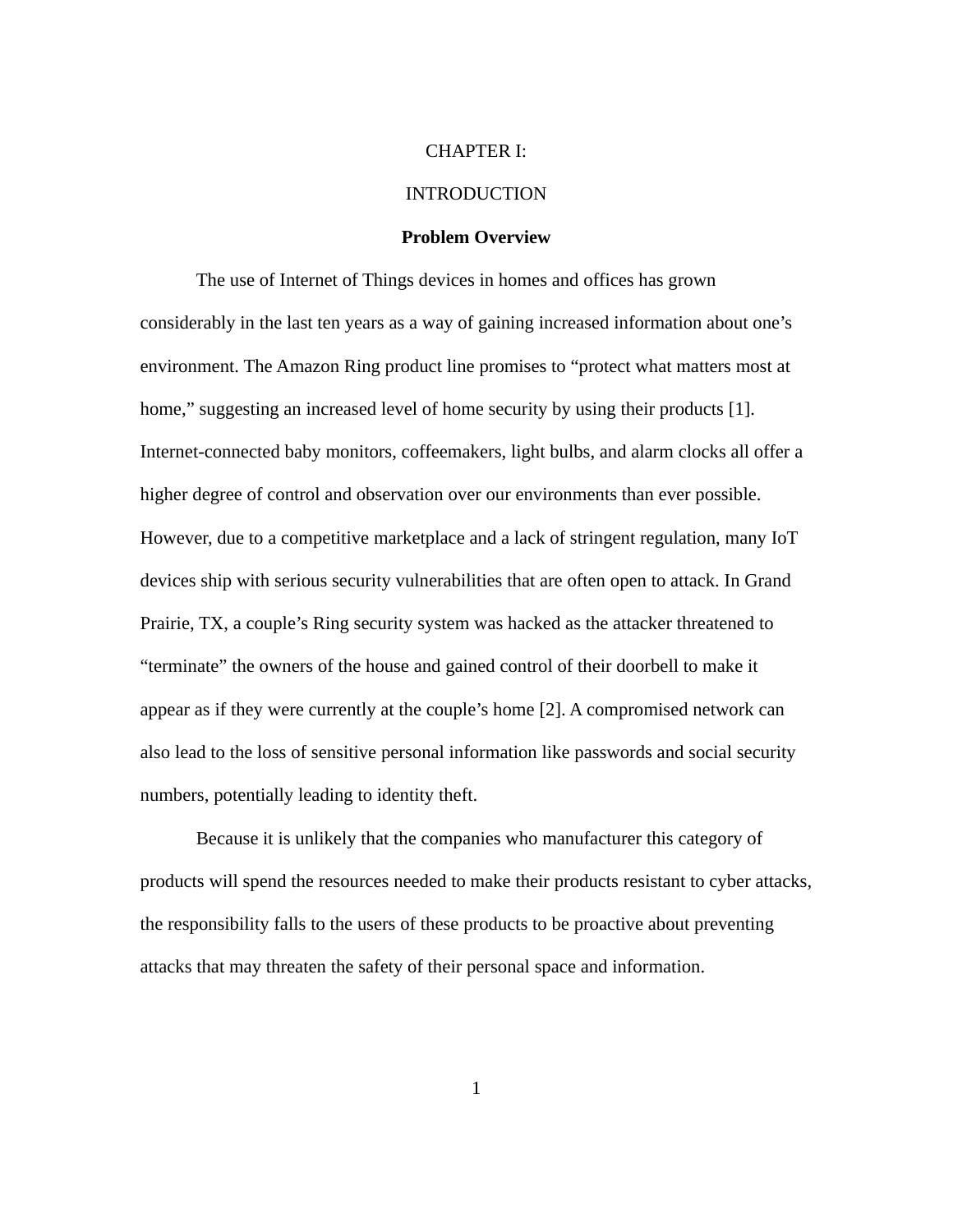#### <span id="page-10-0"></span>**Purpose of the Study**

This study intends to explore the use of the open-source indexing platform Elasticsearch [3] for providing increased security services to IoT devices. The services to be evaluated are confidentiality, data integrity, and data availability. Confidentiality is relevant in an Internet of Things scenario because a successful breach in a home network can lead to the loss of sensitive and private data, such as user names, passwords, and credit card details. One of the attacks observed in this study known as DNS rebinding can easily harvest the personal details of a user by redirecting their web traffic to a compromised server that is indistinguishable from the authentic site it is impersonating [4]. Integrity of IoT device data, both of the data transmitted and the origin of that data, should be acknowledged as well since these devices collect real-world data about the owner's environment. For instance, an Internet-connected smoke detector that is transmitting invalid data could cause a false positive in the detection of a house fire, or worse, a false negative. Finally, the availability of IoT devices determines if their features are accessible to the user. Internet connected cameras, for instance, may be used to monitor activity at a user's front door or garage and send alerts if motion is detected. If these devices are not available, their utility is effectively removed.

In addition to the ability of Elasticsearch to provide these security services, the study will also address the effectiveness of the Elasticsearch platform in deterring the CallStranger UPnP attack [5] through the use of an open source attack script called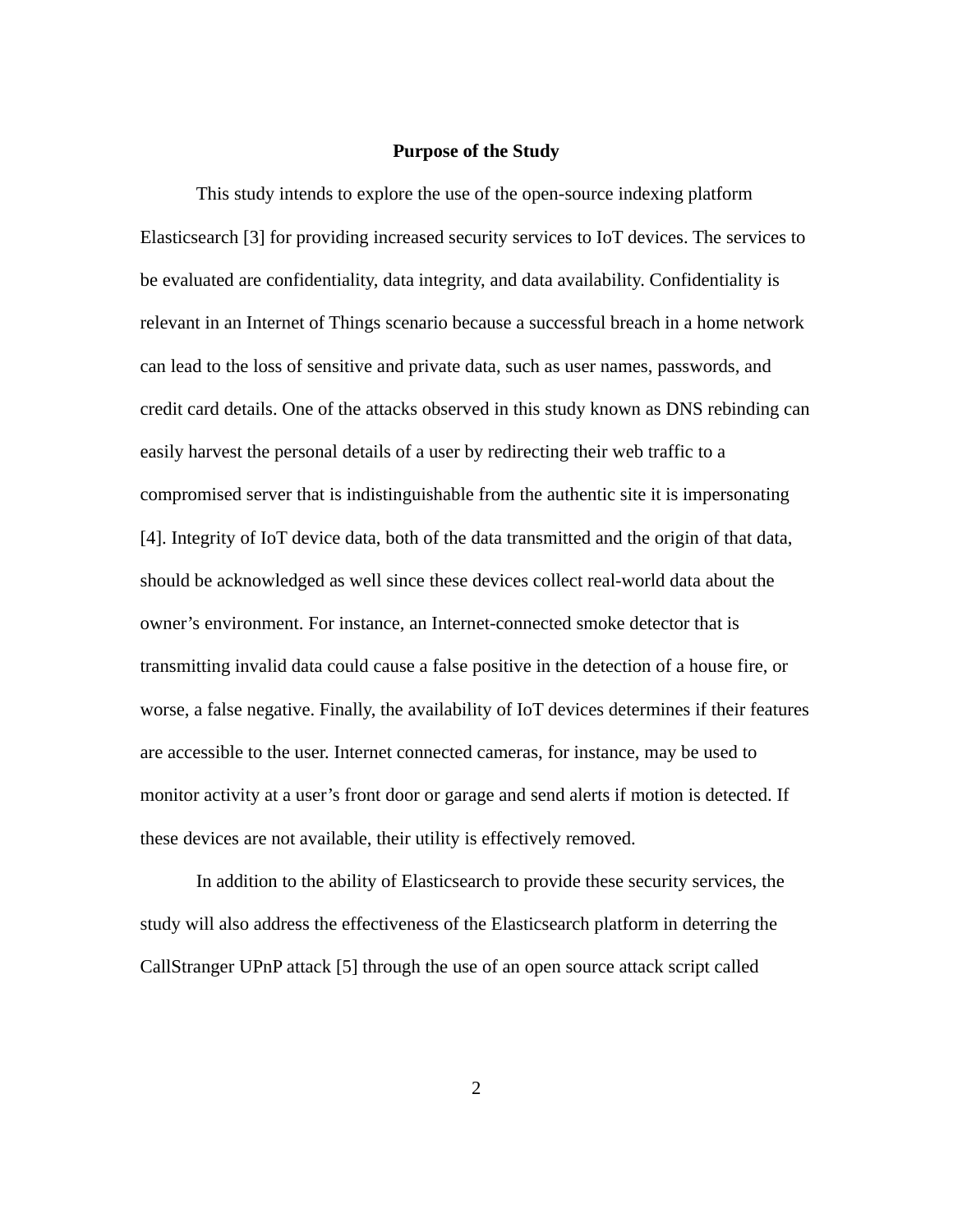StrangerCall [6]. The next section reviews the protocols that enable various types of IoT cyber attacks as well as the implementation details of each attack.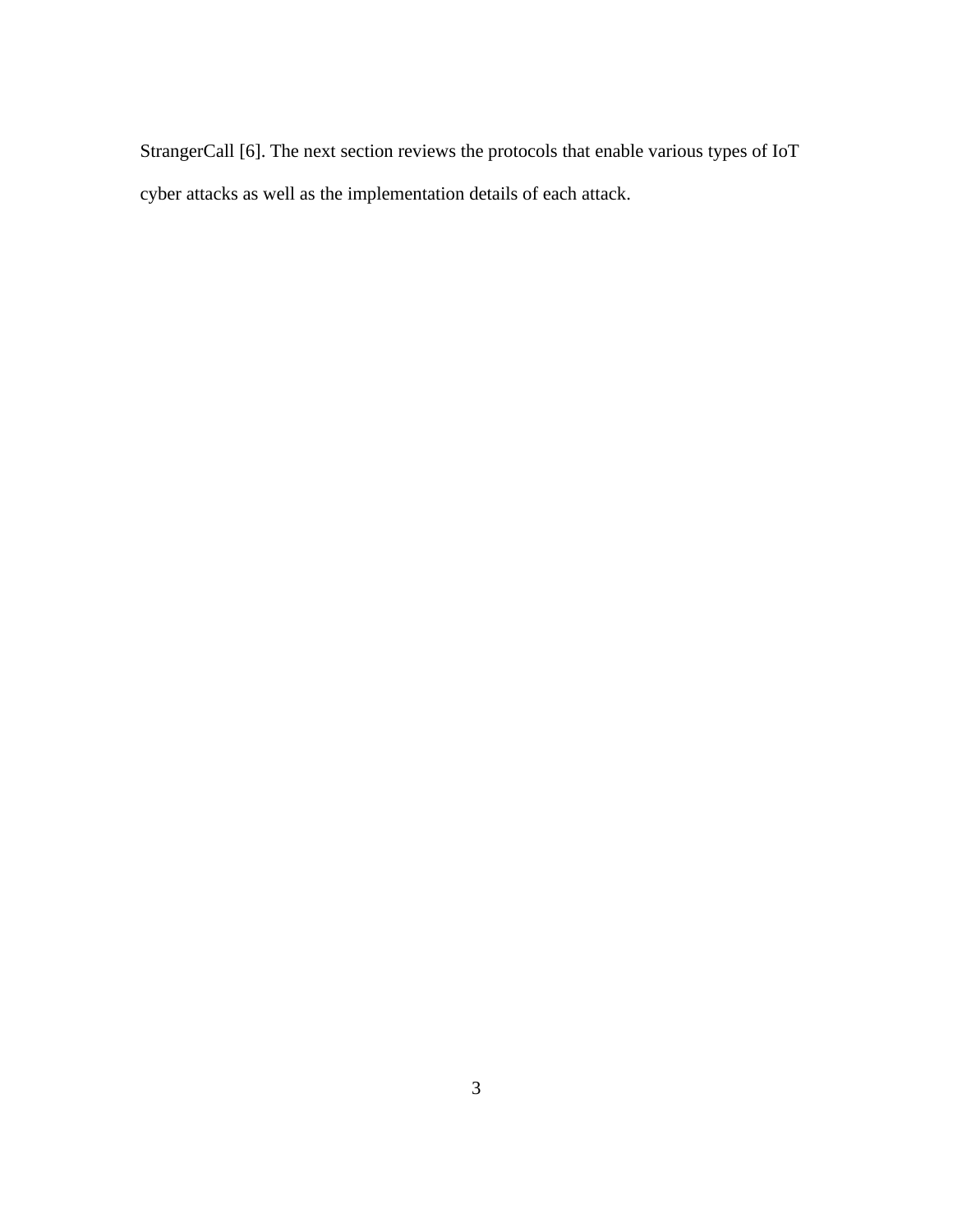#### <span id="page-12-3"></span>CHAPTER II:

#### LITERATURE REVIEW

#### <span id="page-12-2"></span>**IoT Communication Protocols**

#### <span id="page-12-1"></span>**Telnet**

Telnet is a TCP protocol developed in 1969 that allows for remote connection from another computer on the network [7]. A Telnet connection allows for the execution of commands on the target, and requires no authentication from the remote client. Compared to more modern methods of remote access that provide not only authentication, but encryption (such as SSH), Telnet is widely considered to be an insecure protocol and its use has largely been deprecated. Nonetheless, numerous IoT devices still use the Telnet protocol because of its ease of use [8].

# <span id="page-12-0"></span>**Universal Plug and Play (UPnP)**

Universal Plug and Play, or UPnP, "enables compatible devices to be connected to a computer network and to be automatically recognized by all the systems connected to the network" [9]. Like Telnet, the use of the UPnP protocol in IoT devices is largely driven by convenience to end users at the expense of security.

UPnP devices utilize the Simple Service Discovery Protocol (SSDP), a "multicast discovery and search mechanism that uses a multicast variant of HTTP over UDP" [10], to allow UPnP devices to broadcast their presence to other devices on the network. According to a recent study reviewing large-scale reflection DDoS attacks on IoT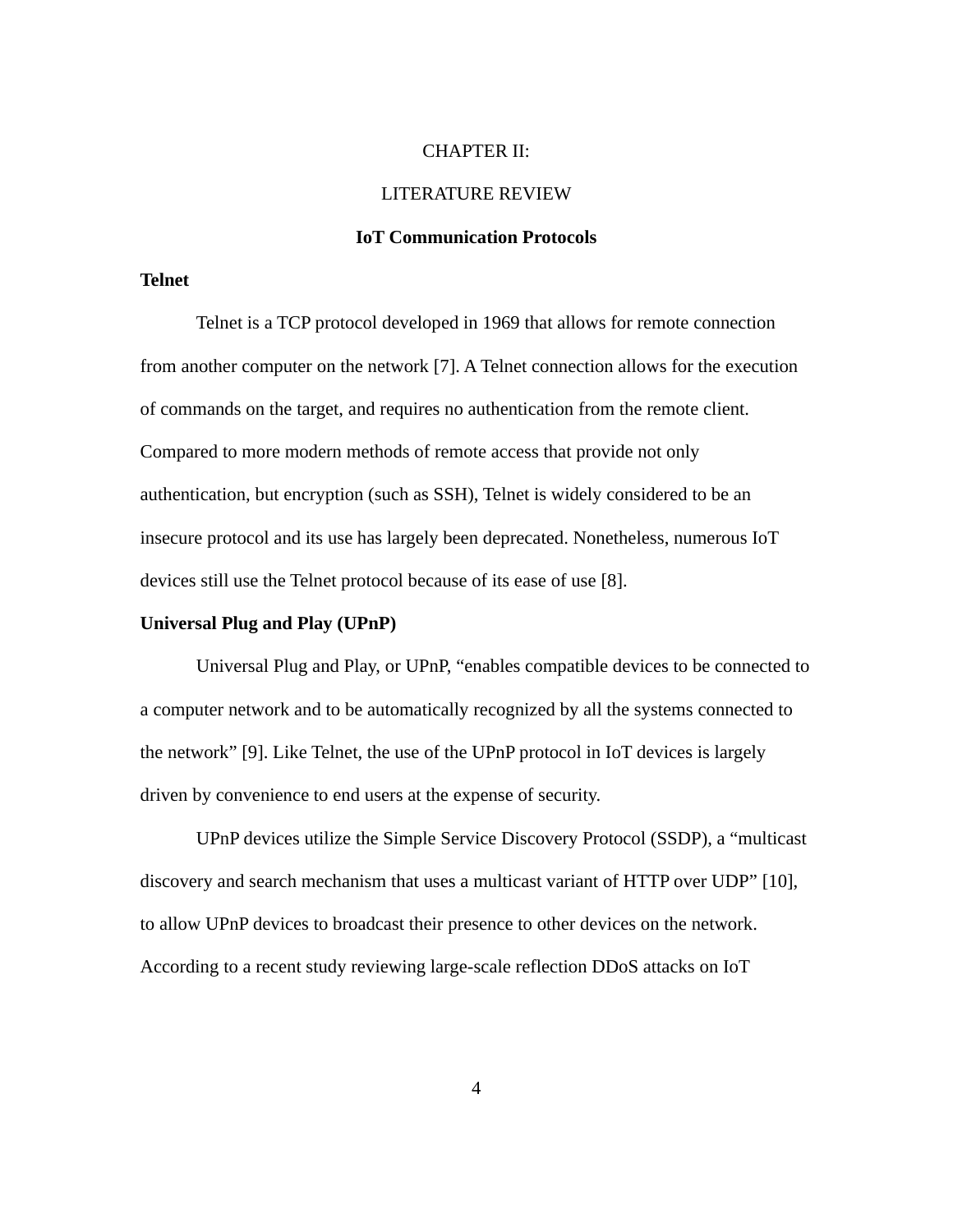devices, SSDP is often vulnerable to attacks that exploit the SSDP protocol by redirecting the final request for services to a target device to perform a denial of service [11].

After discovery occurs, UPnP devices and their clients use the Simple Object Access Protocol (SOAP) to send XML documents to the device's service over HTTP [10]. SOAP, combined with the General Event Notification Architecture (GENA), enable communication to and from UPnP devices on a network.

# <span id="page-13-2"></span>**Cyberattacks on IoT Devices**

#### <span id="page-13-1"></span>**Telnet Attacks**

The use of Telnet has been largely deprecated in favor of more secure communication protocols like SSH that provide security services like authentication and encryption [12]. The Mirai botnet works by gaining remote access to IoT devices using the Telnet TCP port and a set of preloaded authentication credentials, then shuts down all points of remote access to protect the infected device from other malware [13].

#### <span id="page-13-0"></span>**UPnP Attacks**

Although UPnP provides convenience to consumers by allowing the automatic discovery of networked devices like printers and cameras, it can open up networks to cyber attacks such as CallStranger [5] or the Mirai botnet [13]. CallStranger was officially classified as CVE-2020-12695 in June 2020 by the National Institute of Standards and Technology with a severity rating of High [14].

Although allowing UPnP requests over a WAN interface is considered to be a misconfiguration and not recommended [15], many routers have this functionality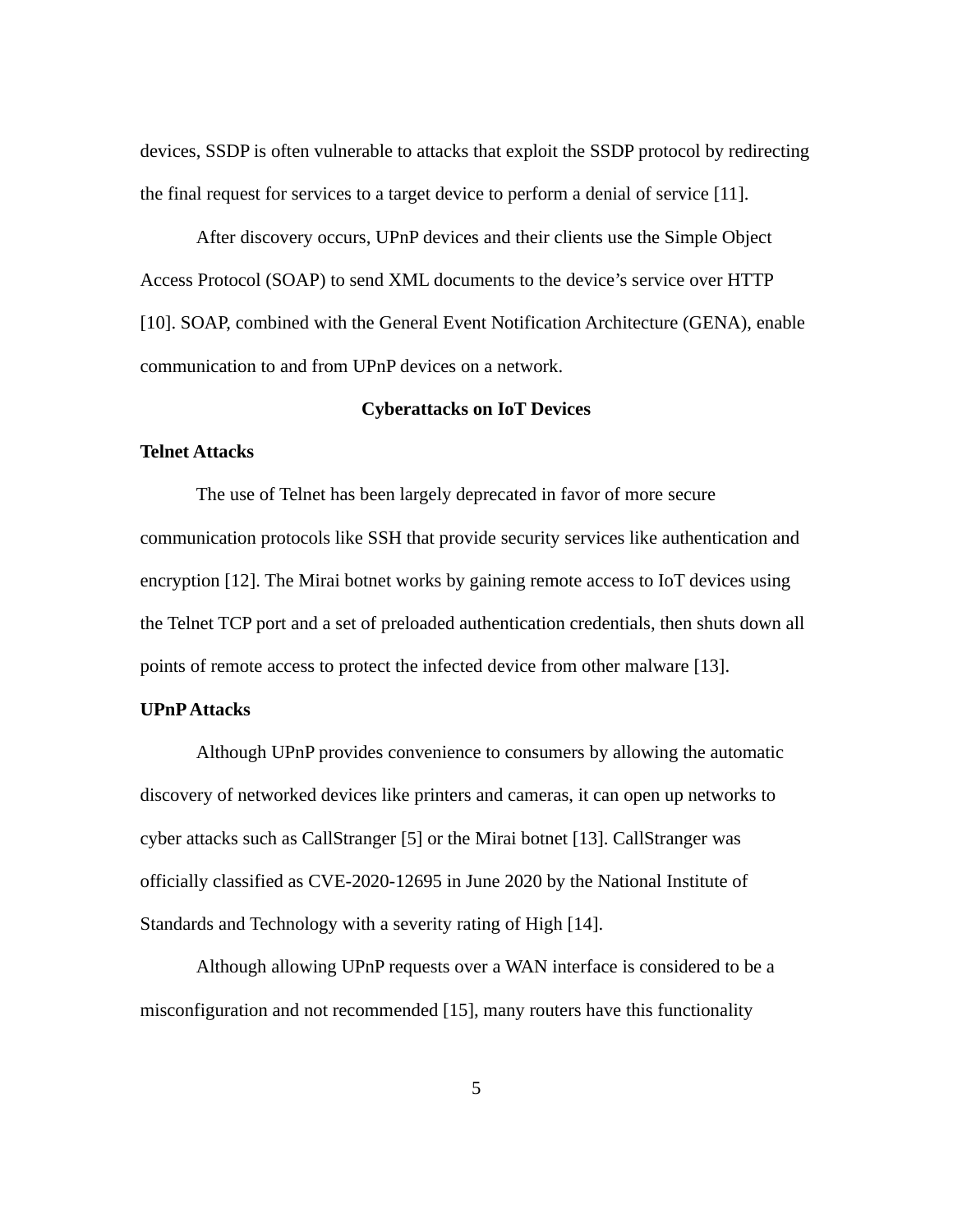configured by default. The CallStranger attack works by identifying UPnP SUBSCRIBE endpoints and sending large amounts of data to them, potentially leading to a Denial of Service [16].

# How does Mirai exploit UPnP

#### <span id="page-14-2"></span>**DNS Rebinding Attacks**

DNS rebinding begins by the registration of a domain name by the attacker which is assigned to the IP address of a DNS server owned by the attacker that serves the victim malicious Javascript code [4]. The attacker must configure the DNS server to have a very short time to live (TTL) so that when the victim queries the name server again, the name server is able to return a local IP address of an IoT device on the victim's network. At this time, the attacker is able to execute arbitrary GET and POST HTTP requests on the victim's IoT devices, even if they are behind a firewall. This attack is contingent on the attacker knowing the local IP addresses of the victim's IoT devices in advance. This can be done trivially by the attacker with the use of malicious Javascript code embedded in a website.

# <span id="page-14-1"></span>**Elasticsearch for System Security**

#### <span id="page-14-0"></span>**Elasticsearch Cluster Architecture**

Elasticsearch is a distributed system that allows for functionality if some components have failed [17]. Elasticsearch uses multiple computers called nodes with the Elasticsearch software installed to separate data into discrete pieces known as shards, which are then replicated across multiple nodes. As Elasticsearch logically separates its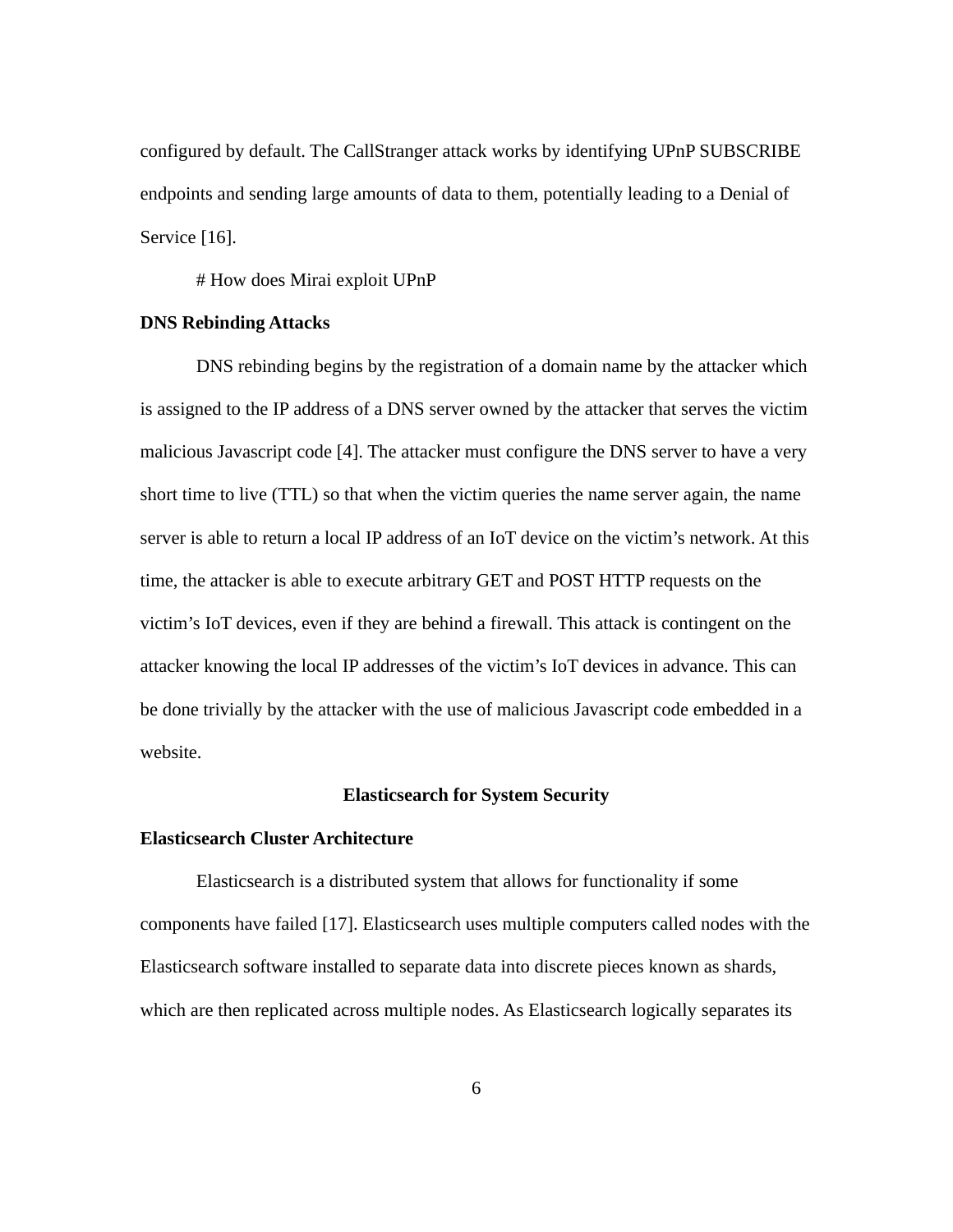data into indexes, a shard is a self-contained index. Many shards are then grouped into logical indexes [18] that are displayed to the users. This architecture allows for redundant data within the cluster and provides availability of data. As the data is distributed in multiple physical locations, the implementation must be planned to avoid any kind of discrepancies in the collection of indexed data.

Because Elasticsearch is horizontally scalable by adding numerous client machines, there is a hierarchy of node roles for dividing responsibilities within the cluster. In every cluster, there must be a master node. The master node is responsible for index creation and deletion, tracking cluster members, and assigning shards [19]. However, the cluster must also be able to respond intelligently to unexpected loss of a cluster member. In his presentation Elasticsearch Best Practice Architecture, Eric Westburg notes that a cluster must be configured only to elect a master with a quorum [20] to prevent "split brain". Split brain refers to a situation where two masters are elected without knowing the other exists. In a cluster with three members, this means a new master may only be elected if two master-eligible nodes agree.

# <span id="page-15-0"></span>**Central Log Management**

Elasticsearch is well-suited as an aggregator of system logs. The Logstash component of the Elasticsearch software stack can be configured to accept various file types, including plaintext, HTTP events, Syslog messages in RFC3164 format, TCP and UDP events, and IMAP mail messages [21]. As Logstash receives these inputs, it parses the chosen content from these various message types using Filters. An output may then be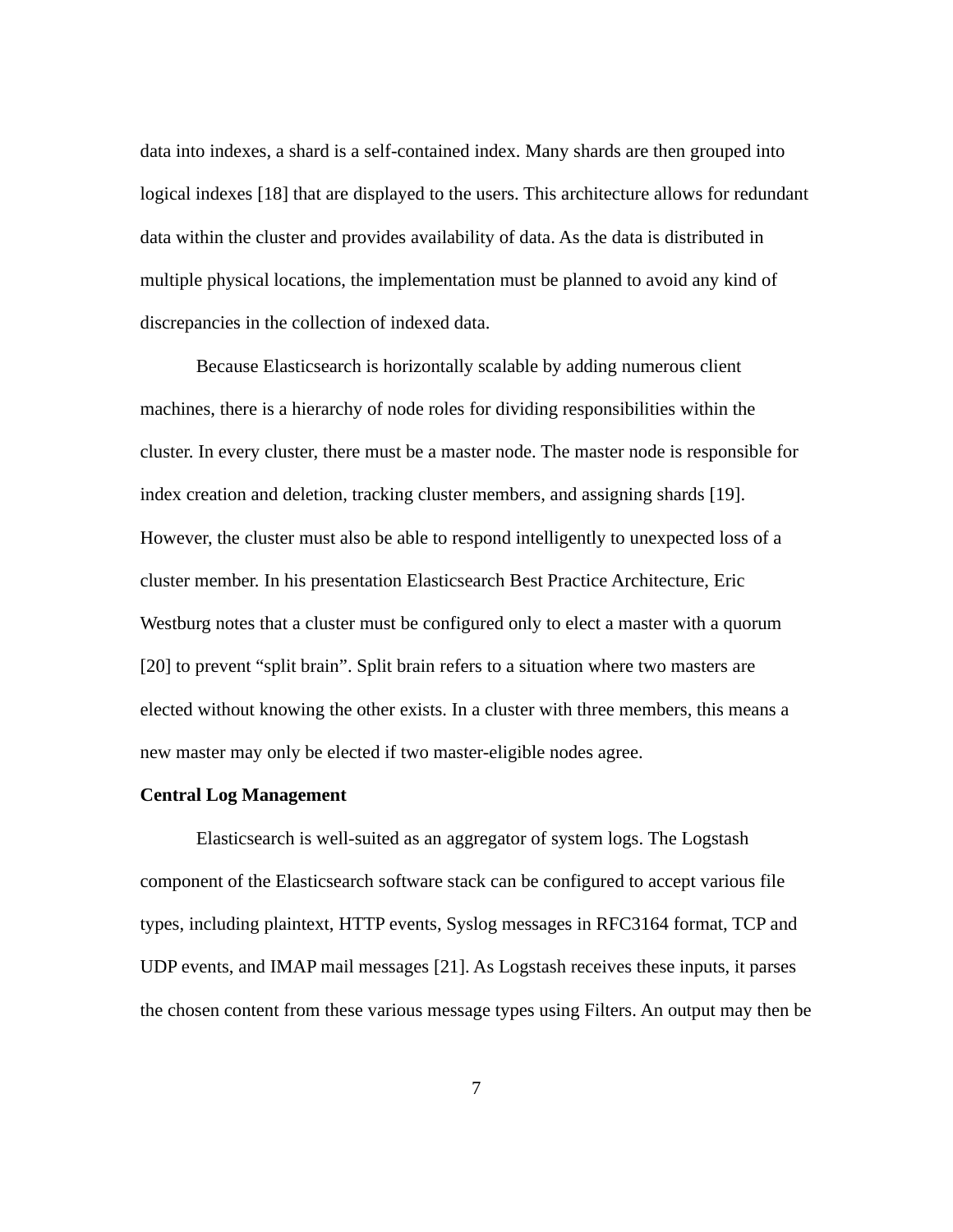configured to enable the transmission of the collected data to the Elasticsearch cluster for storage and indexing [22]. As the logs are collected, they can be further filtered, reviewed, and graphed by network administrators using the Kibana web interface. This increased visibility may result in faster identification of network-based threats occurring on a given network.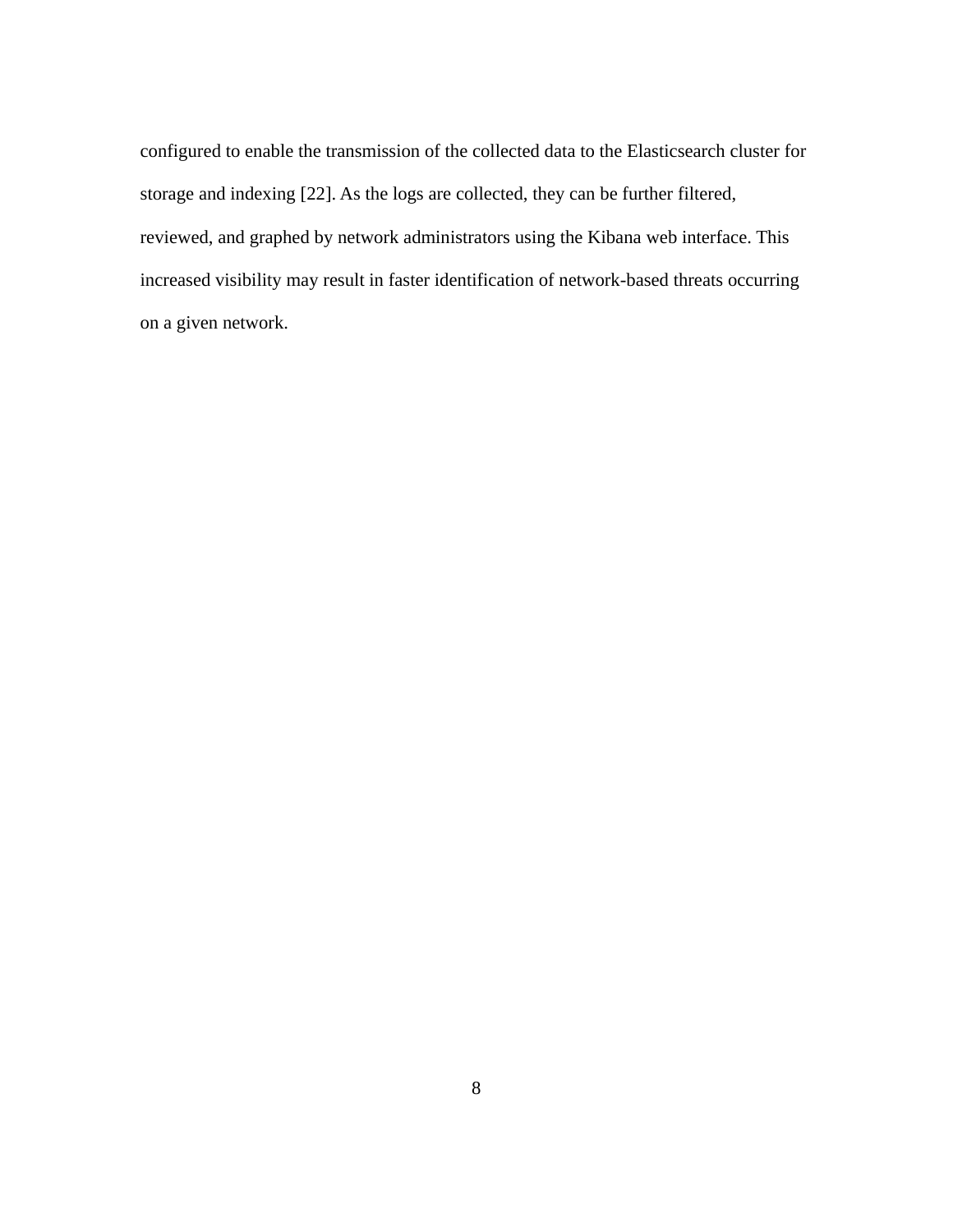#### <span id="page-17-2"></span>CHAPTER III:

#### RESEARCH METHODOLOGY

#### <span id="page-17-1"></span>**Introduction**

To better understand the potential security services Elasticsearch is able to offer a group of IoT devices, an experiment on a combination of physical and virtualized hardware will be performed using Raspberry Pi devices and the open-source hypervisor VirtualBox. The following sections provide details on the design of the experiment.

# <span id="page-17-0"></span>**Logical Design**

#### <span id="page-17-3"></span>**Client Devices**

The first device discussed is the "attacker" machine. This is the machine that will perform three common IoT attacks on each of the relevant sensor devices. Additionally, a "gateway" machine will be deployed for routing traffic between disparate subnets. In order to simulate the environment of a typical device targeted by the Mirai botnet, the gateway device will forward TCP port 23 to the associated sensor device to simulate Telnet accessibility. A total of six virtualized sensor devices will be deployed using ns-3: three will be connected directly to the gateway machine, and three will be connected to the Elasticsearch cluster.

# **Network**

In order to insulate the environment from any real-world attacks, the experiment is performed using private, non-routable subnets to logically separate the devices.

9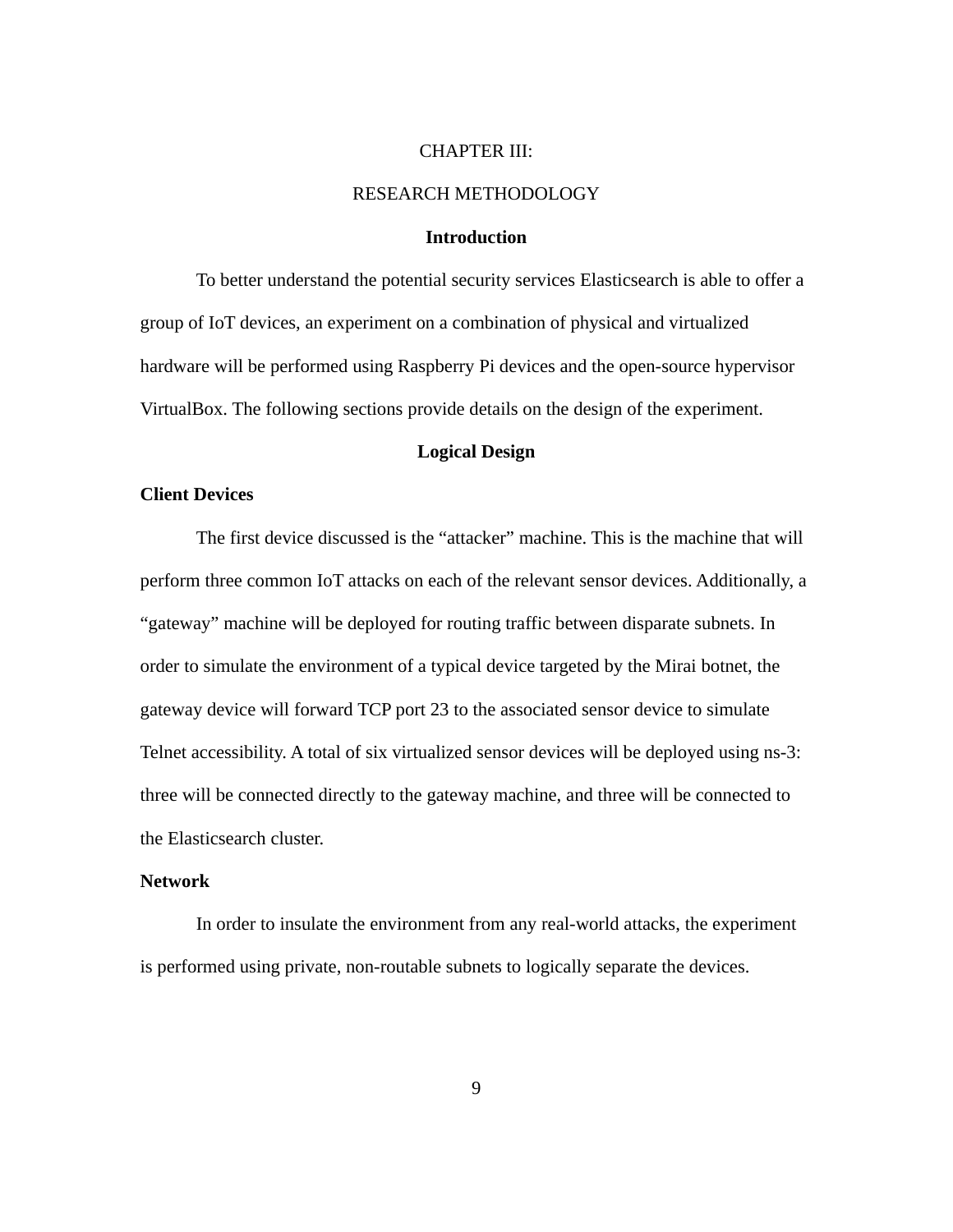192.168.1.0/24 contains the attacker virtual machine as well as the gateway. This subnetwork is meant to represent the Internet and a standard routable IP address a home's router may receive from an Internet provider.

10.10.10.0/24 contains a control device connected directly to the gateway machine. This subnet represents a standard IoT deployment without any intermediate services on a typical local area network in a home or office.

10.10.20.0/24 also contains an identical sensor device, but its communication is routed through an Elasticsearch cluster as a proxy.

See Fig. 1 for an overview of the logical design.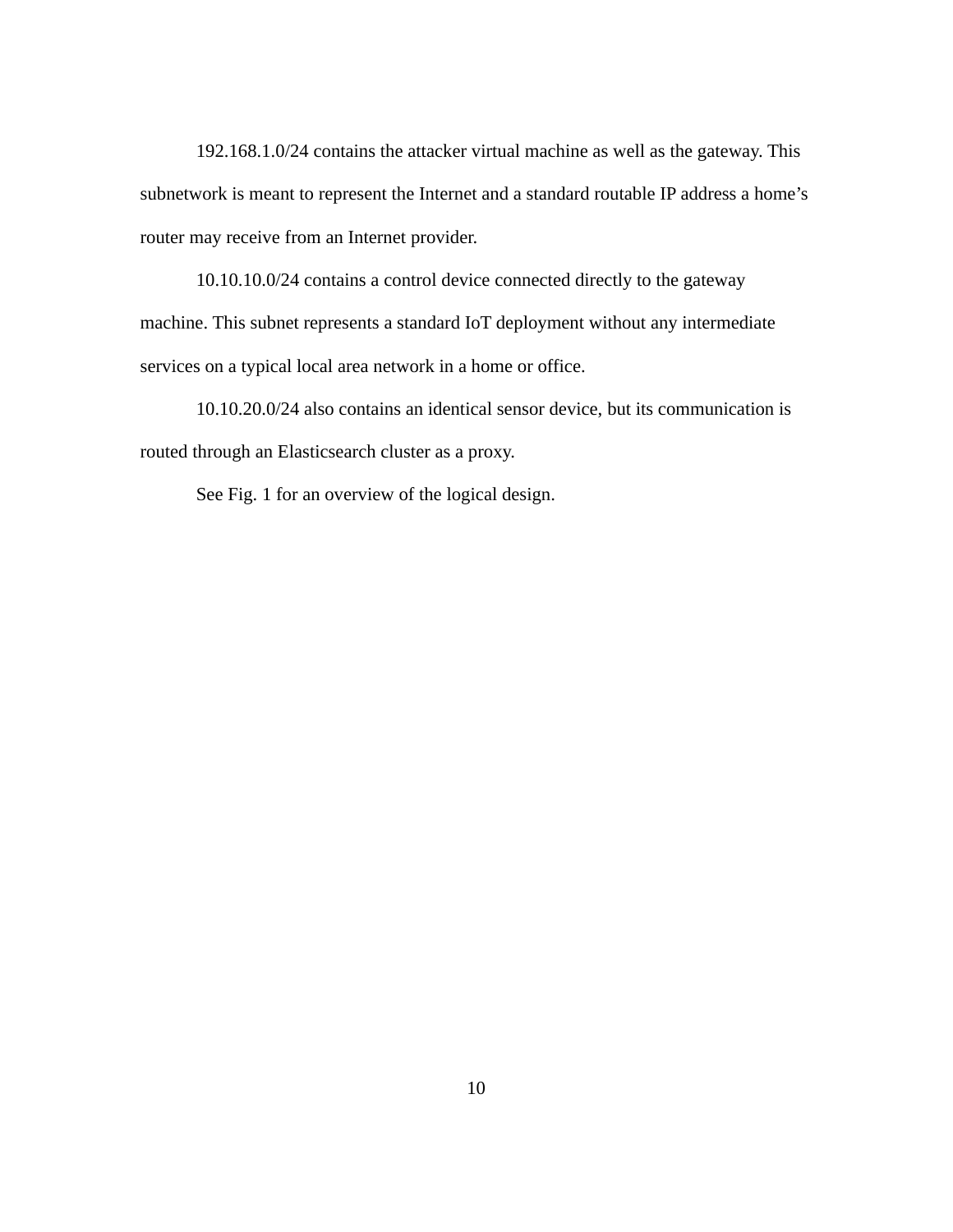

<span id="page-19-0"></span>*Figure 1: Logical Design of IoT Attack Environment*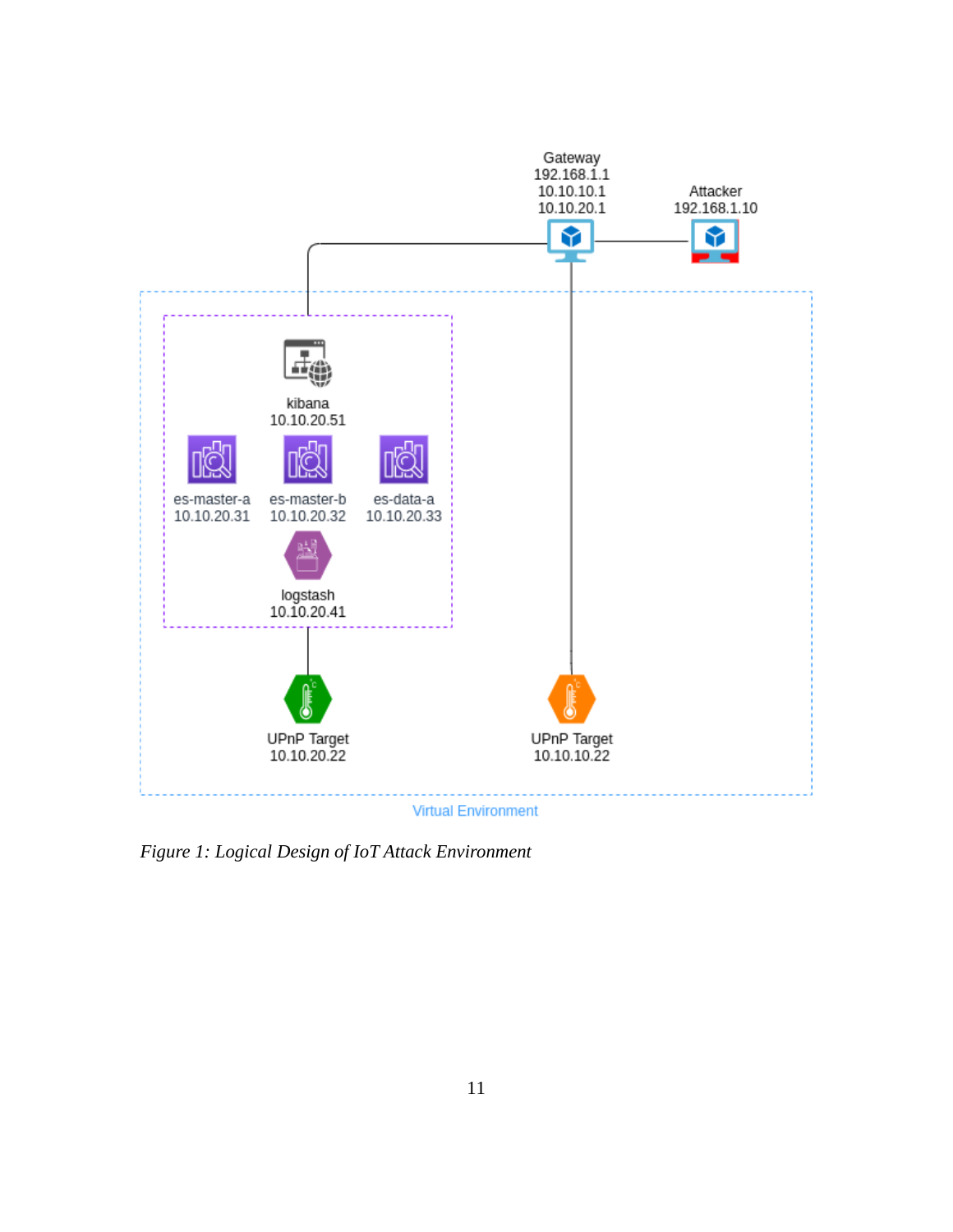#### <span id="page-20-3"></span>**Elasticsearch Architecture**

Elasticsearch is one component in a multi-application architecture known as the ELK stack. This stack contains three primary components: Elasticsearch for indexing; Logstash for log parsing; and Kibana as a web front end. Because Elasticsearch functions as a distributed cluster, 3 of these machines will be dedicated solely to Elasticsearch operations. The cluster configuration of Elasticsearch allows it to be fault-tolerant to unexpected loss of a cluster member. To maintain that property, there must be at least three to resolve any potential split-brain conflicts [20] that lead to inconsistent data between any given node. One virtual machine will be used for Logstash and Kibana each.

# <span id="page-20-2"></span>**Physical Design**

# <span id="page-20-1"></span>**Raspberry Pi Devices**

Two Raspberry Pi devices are used to perform attacker and routing duties during the experiment. Each Raspberry Pi uses Ubuntu 20.04 LTS as an operating system.

#### <span id="page-20-0"></span>**Virtual Machines**

The virtual machines used in this experiment are deployed on local test hardware using the open-source hypervisor VirtualBox. Each virtual machine uses Ubuntu 20.04 LTS as an operating system.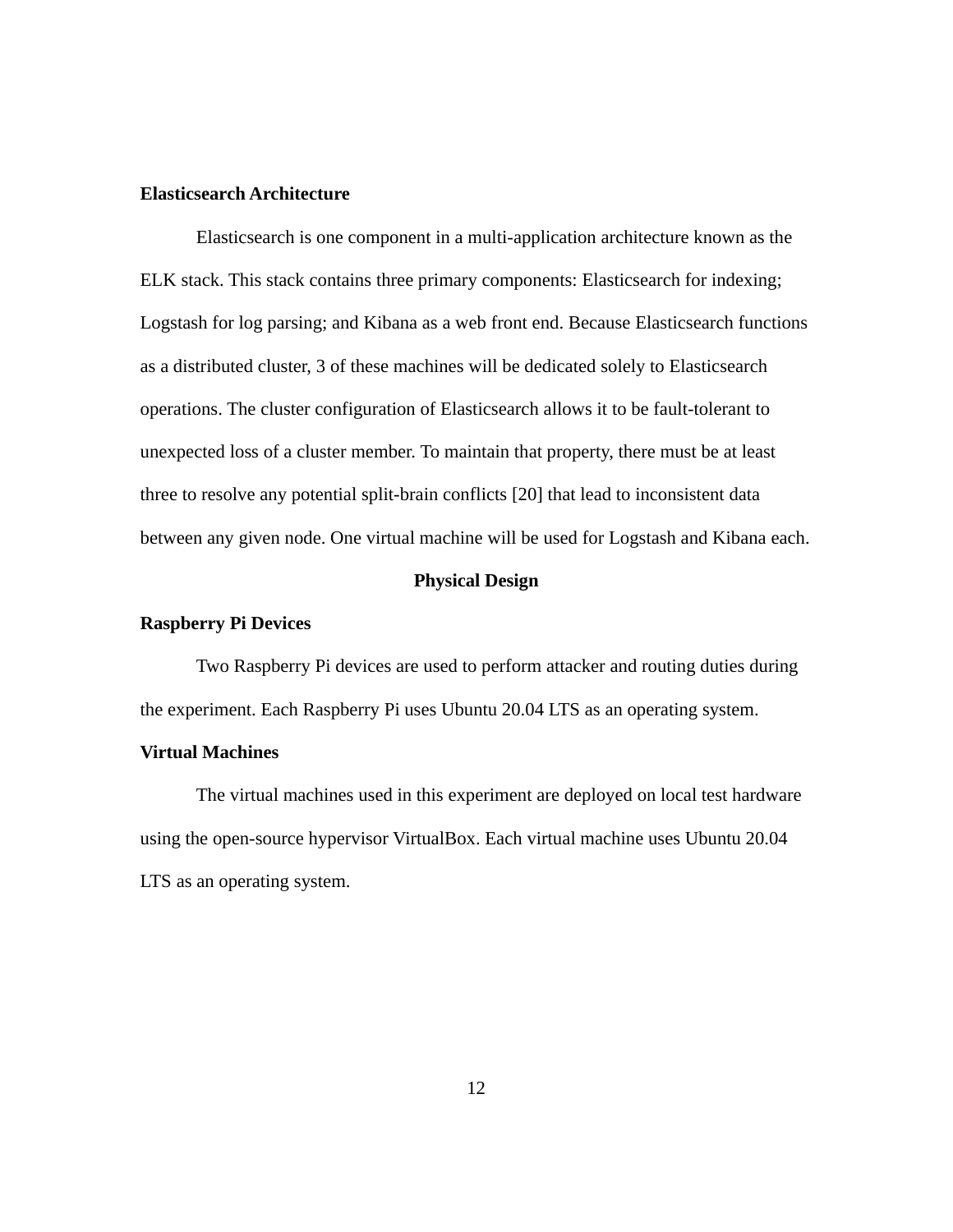#### <span id="page-21-3"></span>**Attack Execution**

#### <span id="page-21-2"></span>**UPnP Attack Using StrangerCall Honeypot**

To assess the target devices' vulnerability to CallStranger, the experiment uses an open source honeypot provided by Slovak National CSIRT team (SK-CERT) called StrangerCall [6] that detects vulnerability to the CallStranger attack that targets UPnP devices [5] and simulates a test attack using a Python script. First, the code repository is copied to each participant in the simulation: the control target machine, the Elasticsearchenabled target machine, and the attacker machine. After compilation and installation of the code, each target machine runs a Python script, hon\_upnp.py, that opens a socket on TCP port 1784 and accepts SUBSCRIBE UPnP events.

After successful execution of the listener script, the attacker machine runs a Python script called test\_hacker.sh that accepts an IP address and TCP port number as arguments. On successful connection, the test\_hacker.sh script outputs log messages to standard out indicating the endpoint was accessed, and the attack simulation has succeeded.

# <span id="page-21-1"></span>**Attack Monitoring**

# <span id="page-21-0"></span>**Zeek**

In addition to the StrangerCall honeypot, the open-source monitoring tool Zeek [23] runs on the gateway machine to monitor UPnP traffic that occurs on the network. Zeek is a packet collection tool that passively listens to network traffic on a network interface. The gateway machine is suited to this application, as it has network interfaces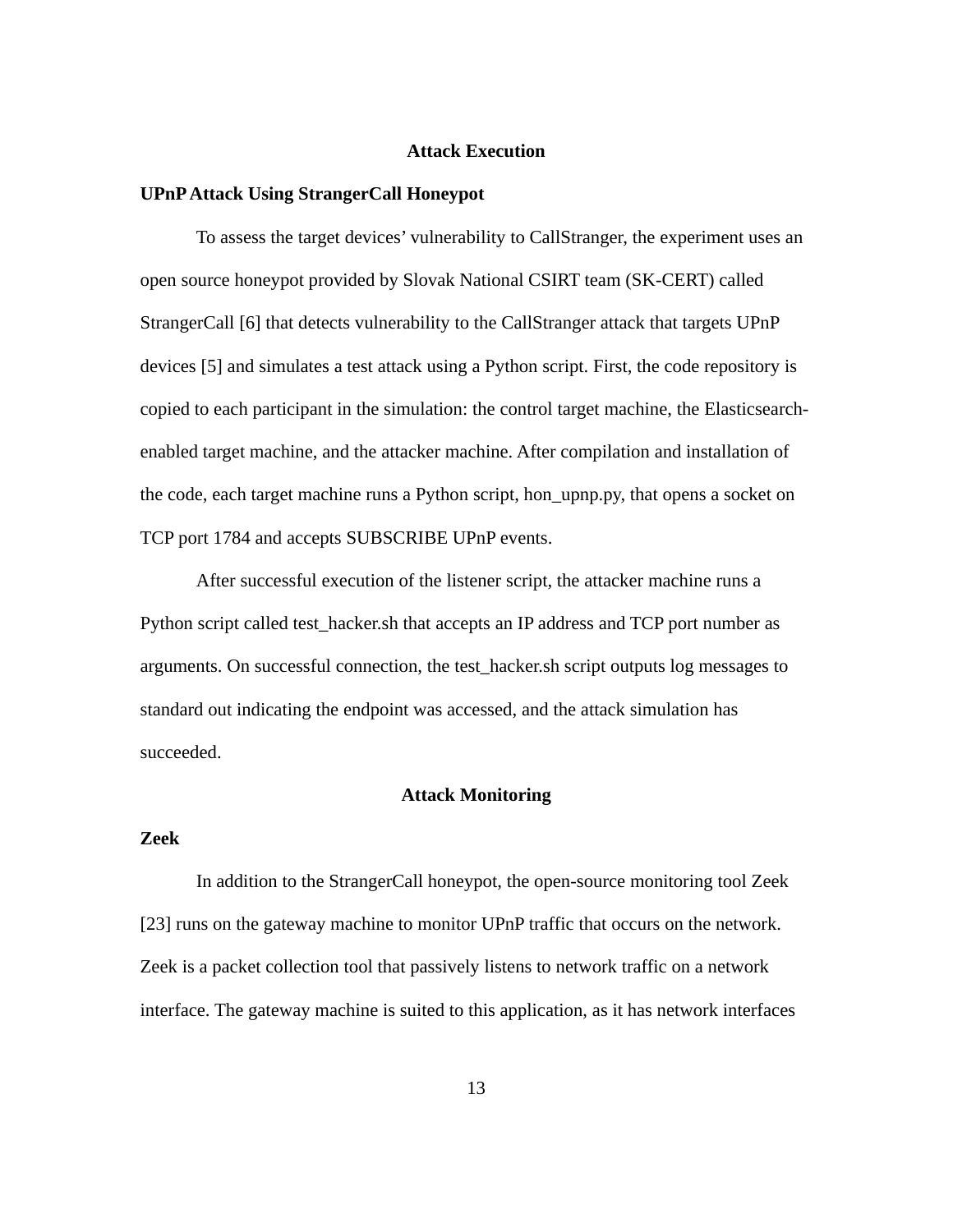on all applicable subnetworks. In addition to the standard Zeek functionality, an extension that detects CallStranger exploitation attempts called CallStranger-Detector [24] is installed on the gateway.

The CallStranger-Detector attempts to identify exploitation attempts by monitoring for UPnP SUBSCRIBE events and UPnP NOTIFY events. In the log output, four notice types are possible:

- CallStranger\_Data\_Exfiltration\_Attempt
- CallStranger\_Data\_Exfiltration\_Success
- CallStranger\_UpnP\_Request\_Callback\_To\_External\_Host
- CallStranger\_UpnP\_To\_External\_Host

The presence of any of these notices will indicate a potential CallStranger exploitation and further support the output of the test\_hacker.py script.

# <span id="page-22-1"></span>**Measurement of Results**

#### <span id="page-22-0"></span>**UPnP Attack Using StrangerCall HoneyPot**

To gauge the effectiveness of the Elasticsearch cluster in preventing the CallStranger attack, a combination of the output of the test\_hacker.sh script and the Zeek network monitoring logs will be used to establish a baseline. The attack will first be executed on the target with IP address 10.10.10.22 that is not connected to the Elasticsearch cluster. For the baseline to be established, the simulated attack on that host must provide positive feedback and indicate a successful connection attempt. Additionally, the Zeek log output should provide at least one of the previously identified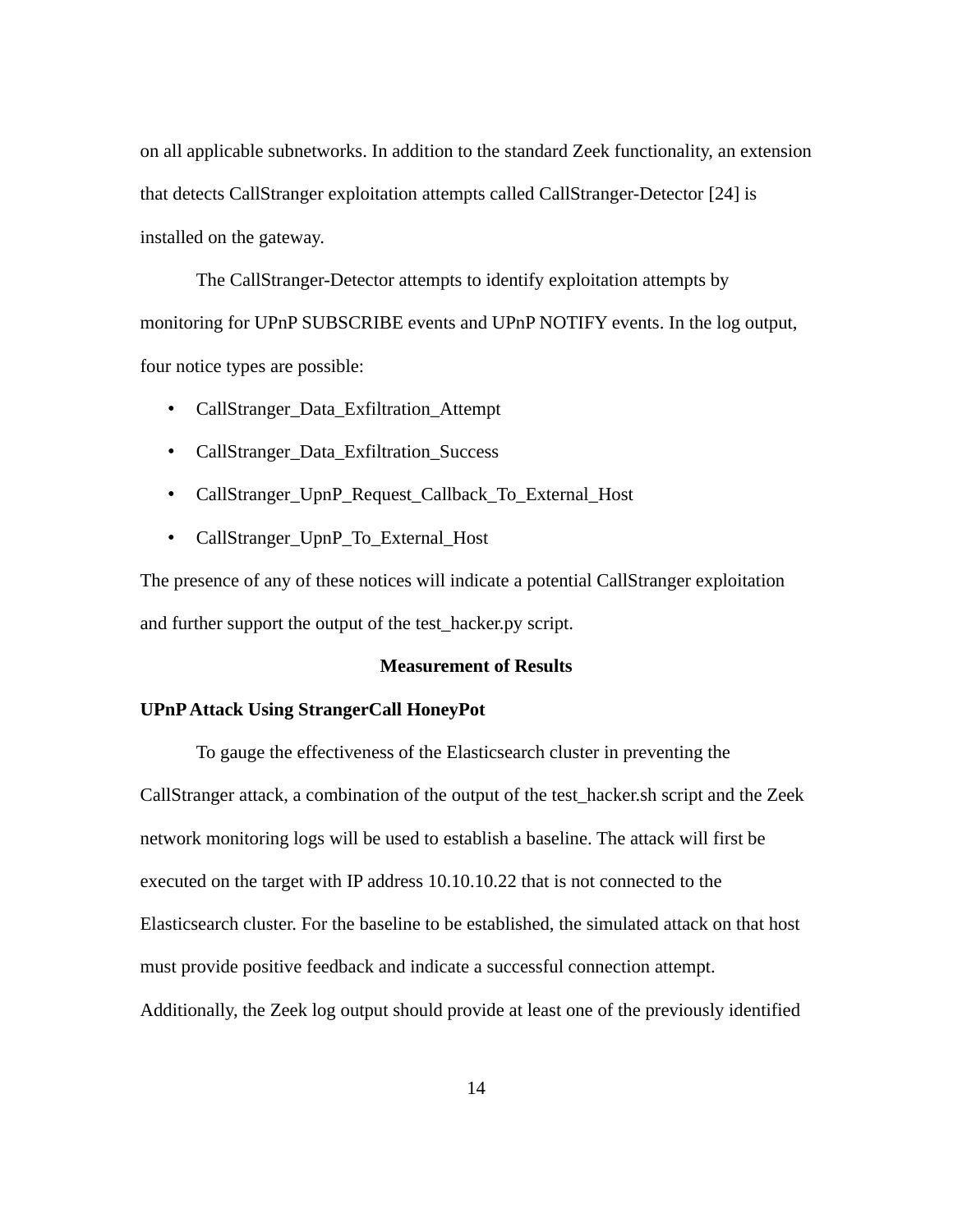notice types. To establish the Elasticsearch cluster as a feasible solution to the CallStranger attack, the attack executed on the target with IP address 10.10.20.22 using the Elasticsearch cluster as a proxy must exhibit no positive output when performed.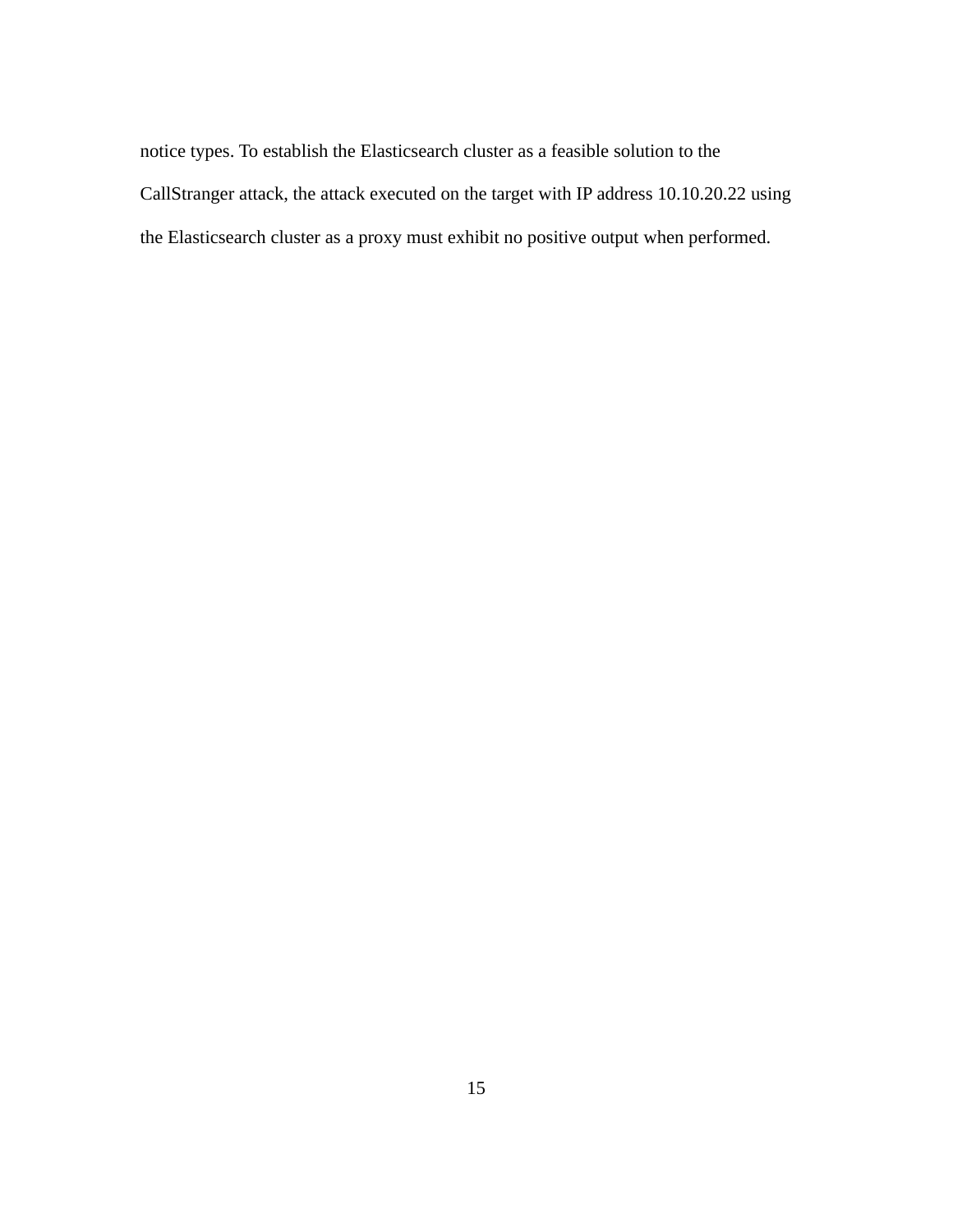#### <span id="page-24-2"></span>CHAPTER IV:

#### EXPERIMENTAL RESULTS

#### <span id="page-24-1"></span>**Baseline Results**

#### <span id="page-24-0"></span>**StrangerCall Honeypot Script Output**

When running hon\_upnp on the baseline target host at 10.10.10.22, the following output is observed when initiating the script:

hon\_upnp INFO Started UPnP listener on 0.0.0.0:1784

This message indicates the successful initiation of the listener script. When running the test\_hacker.sh script on the attacker machine at 192.168.1.10, the following results are displayed:

- Trying 10.10.10.22:1784...
- \* TCP\_NODELAY set
- \* Connected to 10.10.10.22 (10.10.10.22) port 1784 (#0)
- > SUBSCRIBE / HTTP/1.1
- > Host: 10.10.10.22:1784
- > User-Agent: curl/7.68.0
- > Accept: \*/\*
- > NT: upnp:event
- > TIMEOUT: Second-180
- > CALLBACK: <http://10.0.0.1>

```
>
```
This series of message indicated a successful connection from the attacker machine and serves as the baseline condition for a successful attack.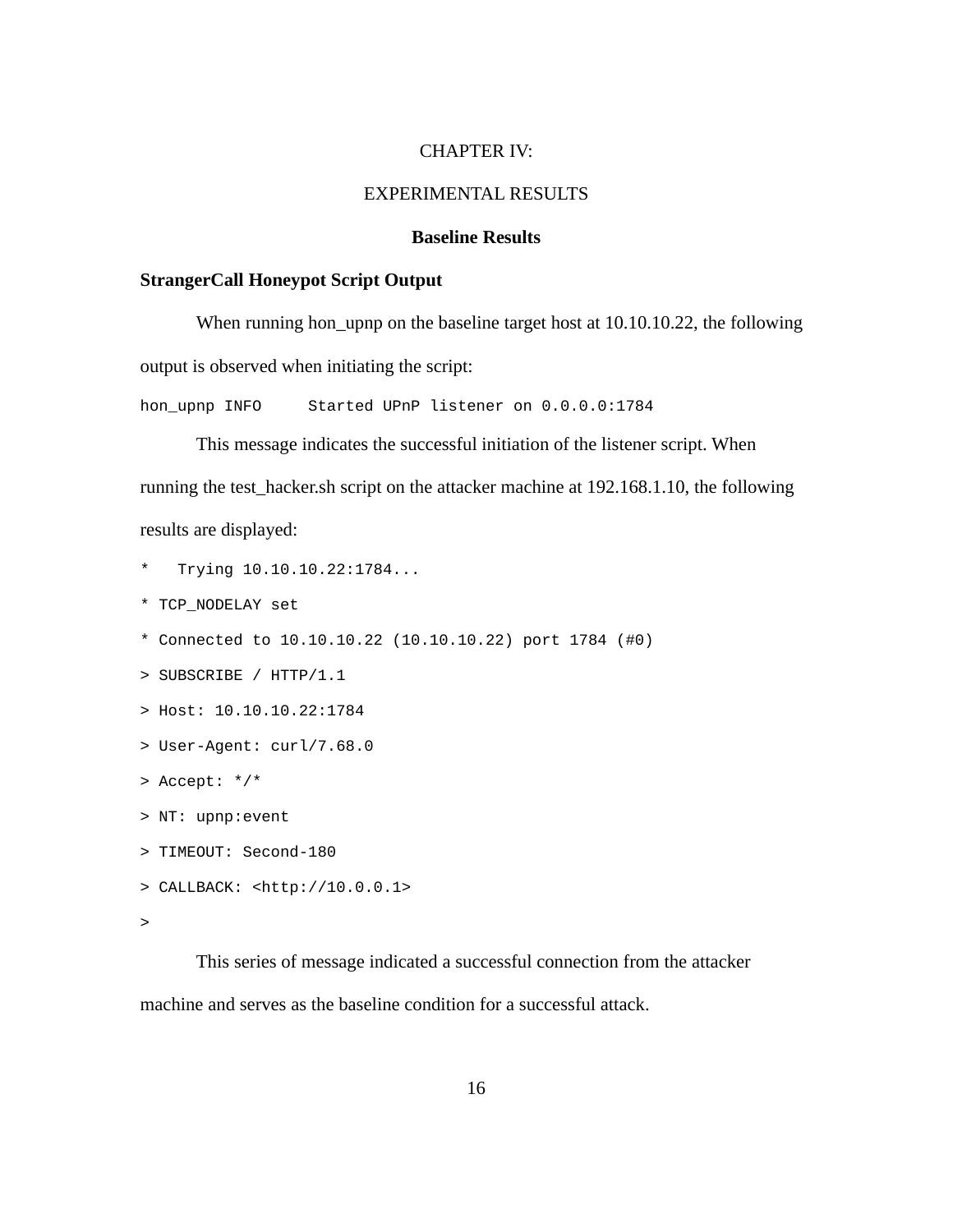#### <span id="page-25-0"></span>**Zeek Monitoring Output**

The Zeek monitoring tool is initialized using the zeekctl command line utility. When this is executed, the gateway machine passively listens to all network traffic that occurs on its Ethernet network interface, eth0. When testing using the test\_hacker.sh script, Zeek does not observe any of the four specified log messages in notice.log that indicate a CallStranger exploitation attack. However, this is a false negative due to the tool ignoring UPnP activity that occurs on a non-routable subnetwork.

In lieu of this, we observe all traffic that occurs on port 1784 of the baseline target machine, including several SUBSCRIBE requests. The truncated output is shown below:

| 192.168.1.10 | 37240     | 10.10.10.22 |           | 1784        | tcp          | http             |          |
|--------------|-----------|-------------|-----------|-------------|--------------|------------------|----------|
| 18,438253    | 151       | 0           | <b>SF</b> | т           | T            | 0                | ShADafF  |
| 192.168.1.10 | 37242     | 10.10.10.22 |           | 1784        | tcp          | http             |          |
| 18.388555    | 151       | 0           | <b>SF</b> | т           | т            | 0                | ShADafF  |
| 192.168.1.10 | 37244     | 10.10.10.22 |           | 1784        | tcp          | http             | 8.540421 |
| 151<br>0     | <b>SF</b> | Τ           | т         | 0           | ShADafF      |                  |          |
| 192.168.1.10 | 37240     | 10.10.10.22 |           | 1784        | $\mathbf{1}$ | <b>SUBSCRIBE</b> |          |
| 10.10.20.1   | $\prime$  |             |           | curl/7.68.0 |              |                  |          |
| 192.168.1.10 | 37242     | 10.10.10.22 |           | 1784        | $\mathbf{1}$ | <b>SUBSCRIBE</b> |          |
| 10.10.20.1   |           |             |           | curl/7.68.0 |              |                  |          |
| 192.168.1.10 | 37244     | 10.10.10.22 |           | 1784        | $\mathbf{1}$ | <b>SUBSCRIBE</b> |          |
| 10.10.20.1   |           |             |           | curl/7.68.0 |              |                  |          |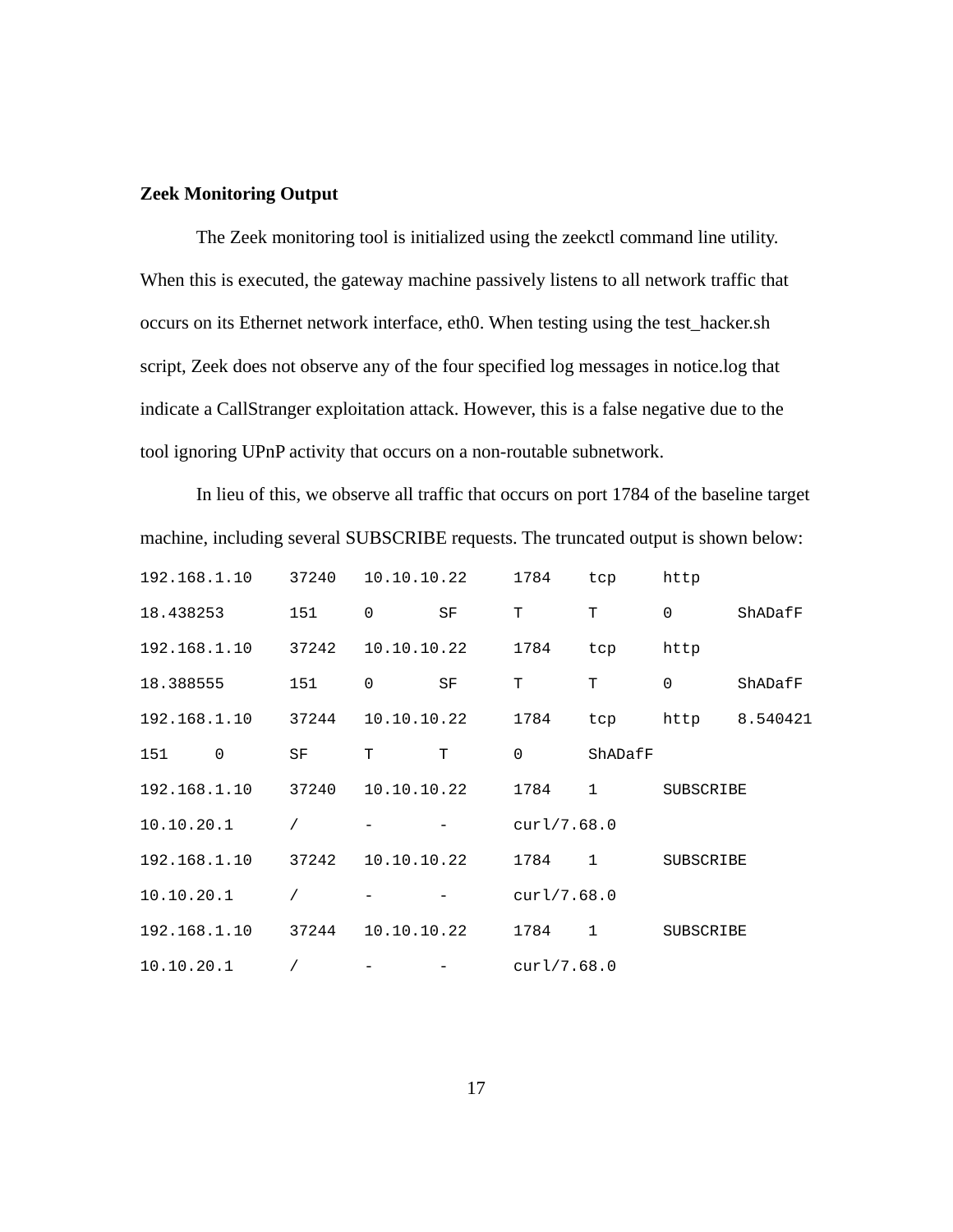These messages indicate a successful connection on port 1784 from the attacker machine to the target machine and provide another metric for establishing a baseline of what a successful attack looks like when monitoring with Zeek.

#### <span id="page-26-1"></span>**Mitigation Using Port Forwarding**

The strategy employed in this experiment for using Elasticsearch for CallStranger vulnerability mitigation is known as TCP port forwarding. Using this approach, the router specifies an alternate destination for incoming TCP requests on a given host; in this case, TCP port 1784. In most home networks, the entire local area network is assigned a single IP address by the service provider, and additional addresses for local devices are assigned using technology called Network Address Translation [25]. For our purposes, we will assume this is the case. Because the attacker is only able to access the public IP address, they are reliant on the configuration of the network's router. In this manner, the Elasticsearch cluster acts as a shield against any TCP-based UPnP attacks such as CallStranger.

# <span id="page-26-0"></span>**Gateway Port Forwarding Configuration**

Through the use of the iptables command line utility on the gateway server, a prerouting rule is added to the server's firewall configuration. In the previous phase of the experiment, we assume that the attacker had direct access to the vulnerable port by referring directly to its local IP address. In a real-world scenario, the local IP address would be concealed through the use of NAT. In order to simulate an Internet-facing UPnP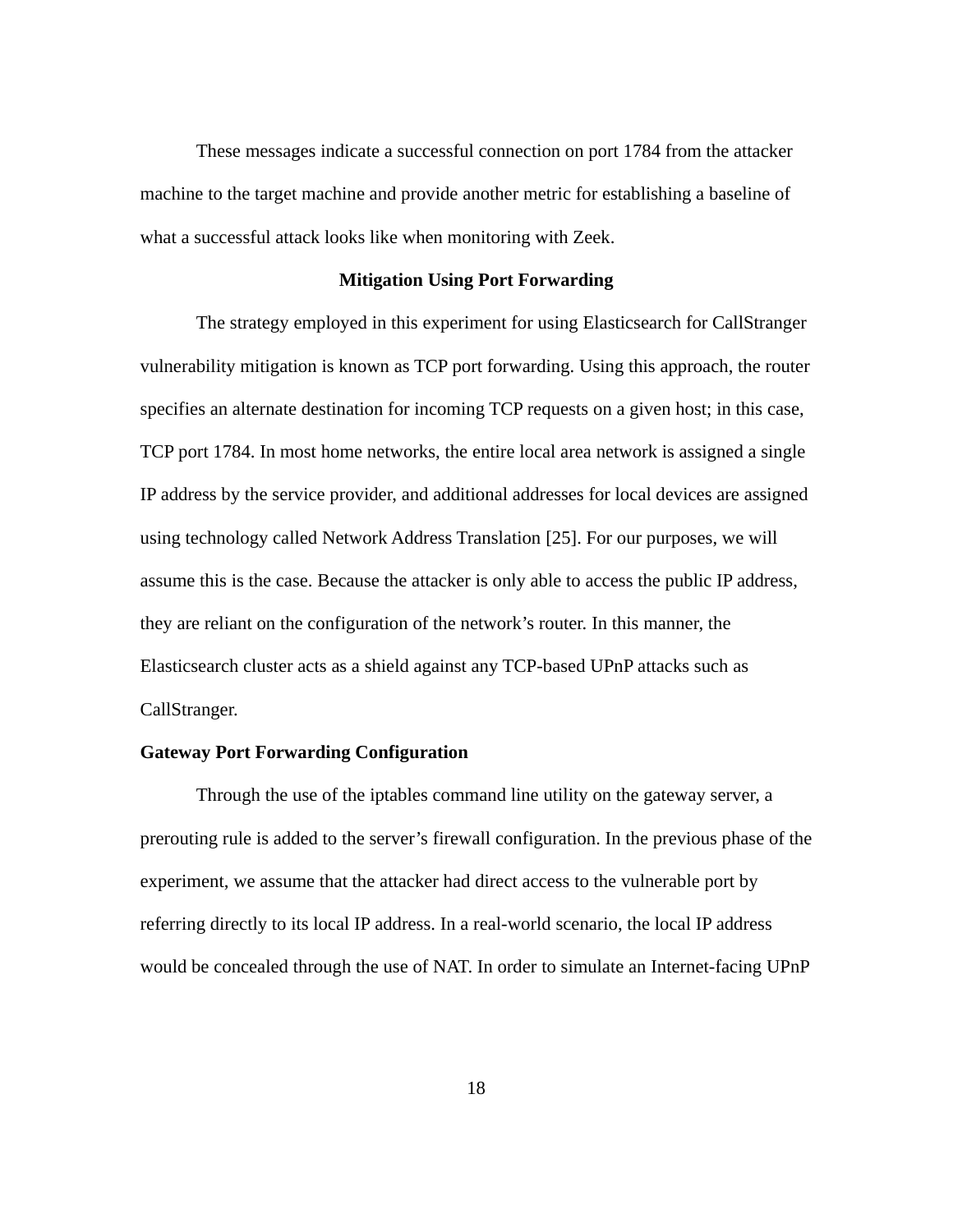device, we perform an initial test and forward TCP port 1784 from the gateway to the target host using the commands below:

/usr/sbin/iptables -t nat -A PREROUTING -i eth0 -p tcp -d 10.10.20.1 - dport 1784 -j DNAT --to 10.10.20.22:1784

This new configuration may be tested by rerunning the baseline test phase. The results of the attack script when specifying the gateway's IP address can be seen below:

- \* Trying 10.10.20.1:1784...
- \* TCP\_NODELAY set
- $*$  Connected to 10.10.20.1 (10.10.20.1) port 1784 (#0)
- > SUBSCRIBE / HTTP/1.1
- > Host: 10.10.20.1:1784
- > User-Agent: curl/7.68.0
- > Accept: \*/\*
- > NT: upnp:event
- > TIMEOUT: Second-180
- > CALLBACK: <http://10.0.0.1>

CallStranger specifically targets devices that are exposed on the network, so this configuration assumes that an end user has allowed for this on their home network. After verifying this attack is still successful with the use of port forwarding, we then modify our firewall configuration to redirect requests for port 1784 to the Elasticsearch

aggregator at 10.10.20.41.

/usr/sbin/iptables -t nat -A PREROUTING -i eth0 -p tcp -d 10.10.20.1 - dport 1784 -j DNAT --to 10.10.20.41:1784

<sup>&</sup>gt;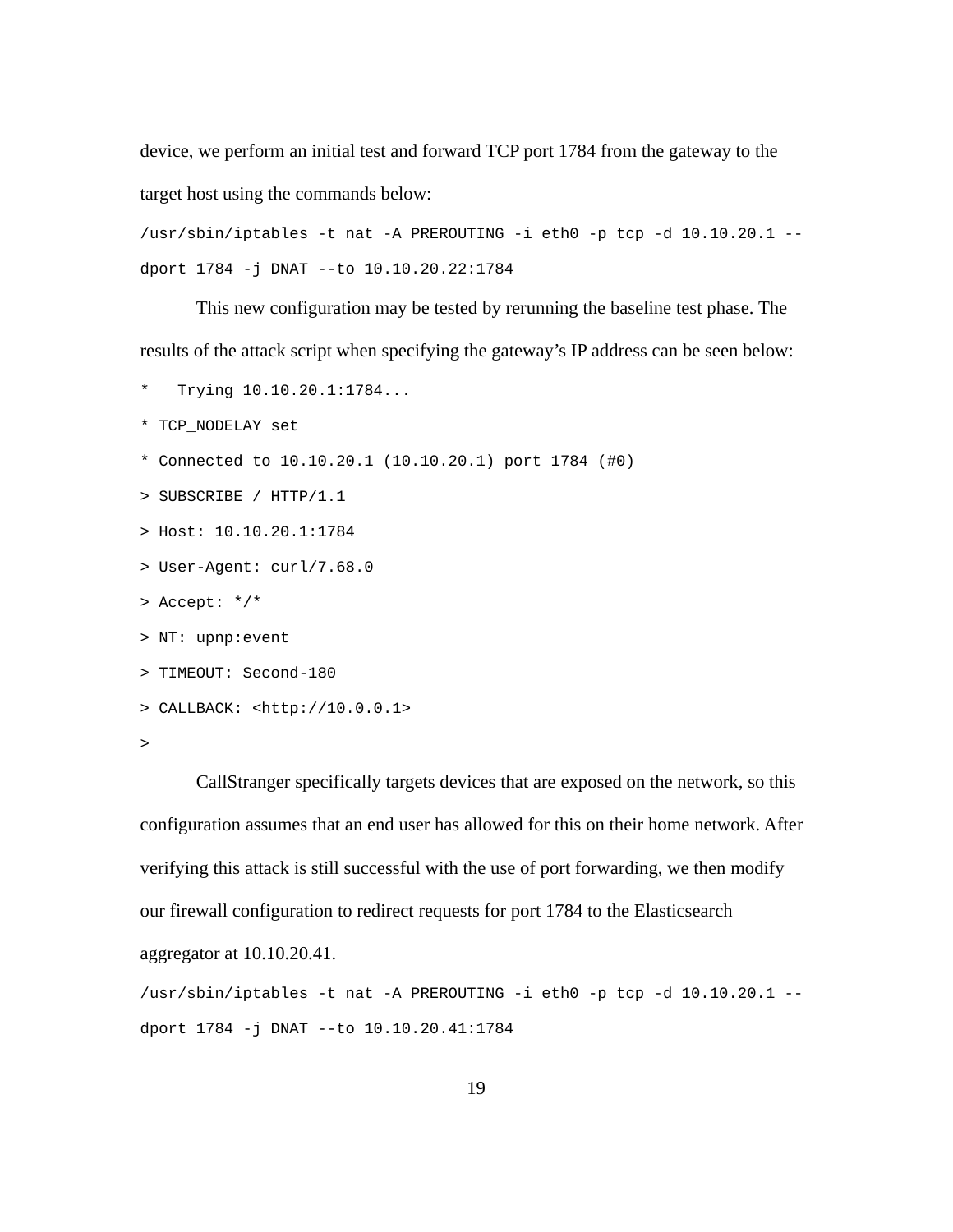Using this configuration, the UPnP TCP socket is still accessible to the internal LAN, but any attempts to access it from outside of the local network boundary is met with redirection. This retains the functionality of a given UPnP device.

#### <span id="page-28-1"></span>**Elasticsearch Results**

#### <span id="page-28-0"></span>**StrangerCall Honeypot Script Output**

After performing the port forwarding configuration on the gateway as described above, the attack is once again performed using the attacker machine at 192.168.10.1 with a target of 10.10.20.1 at TCP port 1784. The output of the attacker is below:

 $Trying 10.10.20.1:1784...$ 

\* TCP\_NODELAY set

- \* Connection timed out after 10001 milliseconds
- \* Closing connection 0

curl: (28) Connection timed out after 10001 milliseconds

The correlating target system log output is also provided:

2021-04-02 18:20:22,869 hon\_upnp INFO Started UPnP listener on

0.0.0.0:1784

As shown by these messages, the test\_hacker.sh script is no longer able to access TCP port 1784 on the target sharing a subnetwork with the Elasticsearch cluster.

While monitoring the network traffic with Zeek, no activity was witnessed traveling to or from the target in the Elasticsearch environment.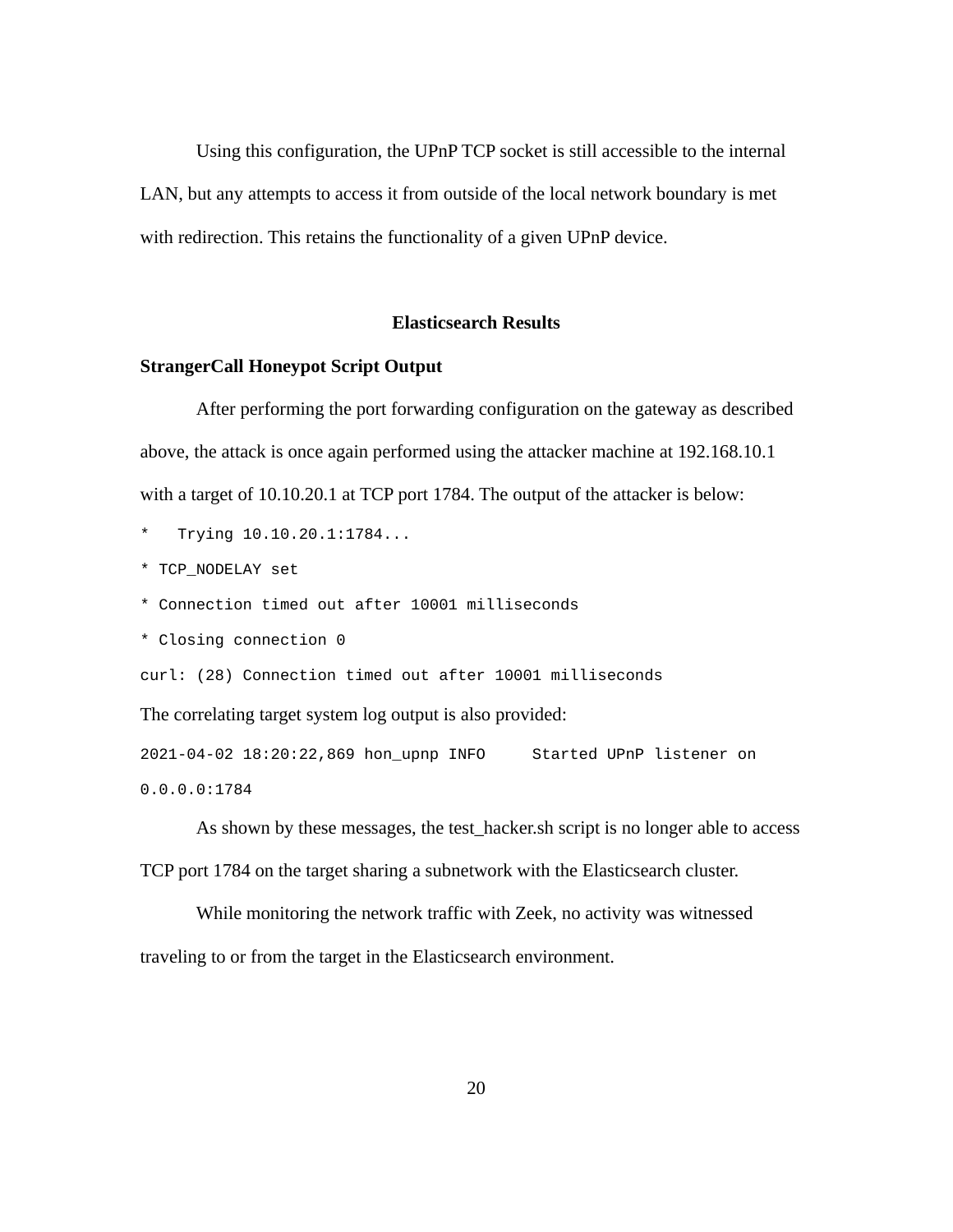#### <span id="page-29-1"></span>CHAPTER V:

#### DISCUSSION

#### <span id="page-29-0"></span>**Elasticsearch as a Security Provider**

While the results of the experiment employing a CallStranger honeypot did result in the attack test failing to connect, these results don't necessarily support the use of an Elasticsearch cluster as a suitable tool for the prevention of an Internet of Things cyberattack like CallStranger. In fact, the Elasticsearch cluster itself is a rather arbitrary element in this network configuration; the same effect could be attained using a simple firewall device or properly-configured Linux server.

Despite these findings, Elasticsearch may still be able to be applied as a security service in a different context. The primary role and purpose of Elasticsearch is for indexing and replicating recurring data across a distributed cluster. The following sections outline the use of Elasticsearch for providing two of the essential security services: data availability and data integrity.

# <span id="page-29-2"></span>**Elasticsearch for Confidentiality**

Regarding data security, the principle of least privilege states that "access to the information should be granted only on a need-to-know basis...and thus should not be accessible to everyone" [26]. While this is commonly accepted practice in a business context, individuals have the same motive to ensure the confidentiality of their own data. Public data breaches enacted on large companies such as Equifax, Sony, Adobe, Target, and Home Depot [27] [28] have become a common occurrence and are almost accepted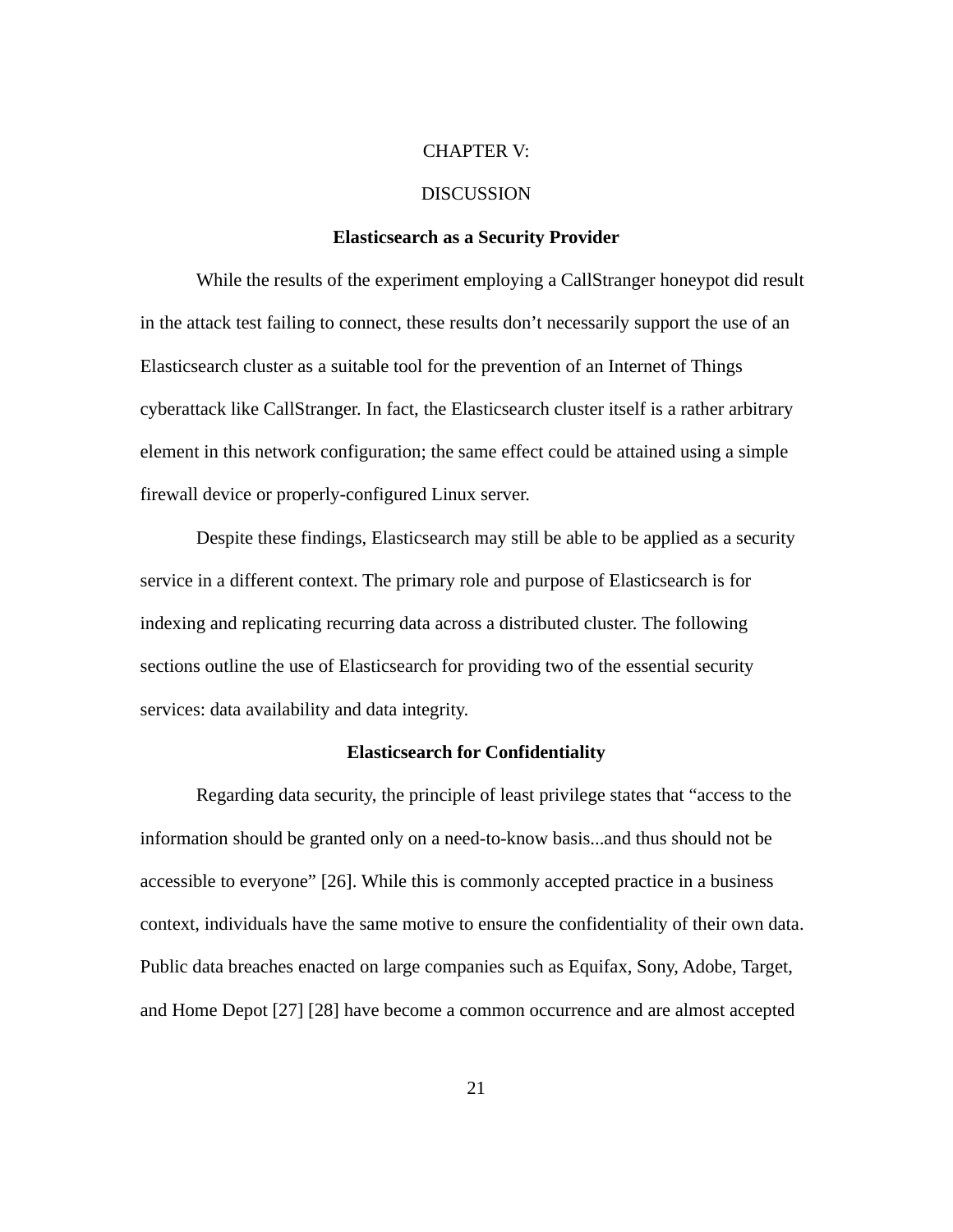as inevitable. These breaches can expose the personal information of millions of users each time they happen. Although users of IoT devices may assume that the traffic and data generated by each sensor device is retained on their own local network, that in many cases is not true. Amazon Ring devices report all of their camera data up to a central, Amazon-owned server. While best practices exist for securing online cameras such as 2 Factor Authentication and routinely applying software and firmware updates [29], Elasticsearch may be a suitable solution for ensuring the confidentiality of data collected by IoT devices on a home network. By sending the collected data directly to an data processor such as Logstash, the data can be retained on a local server and never be exposed to another party or the Internet at all. Furthermore, users may further increase the security of their data by leveraging Transport Layer Security (TLS) to encrypt communication between Elasticsearch nodes.

#### <span id="page-30-0"></span>**Elasticsearch for Data Availability**

Data availability refers to "making sure that the services that are provided by an organization are available" [26] and may include enterprise-oriented products like websites and databases. However, this principle may also be applied to the home network. If a user relies on IoT devices to get real-time information about the physical characteristics of their home, such as temperature or the status of an alarm system, they may want to take extra steps to ensure that data is available. By exporting the system logs from a series of IoT devices to an aggregate log collector such as Elasticsearch, the duty of log availability is outsourced to an external service. Because Elasticsearch functions as

22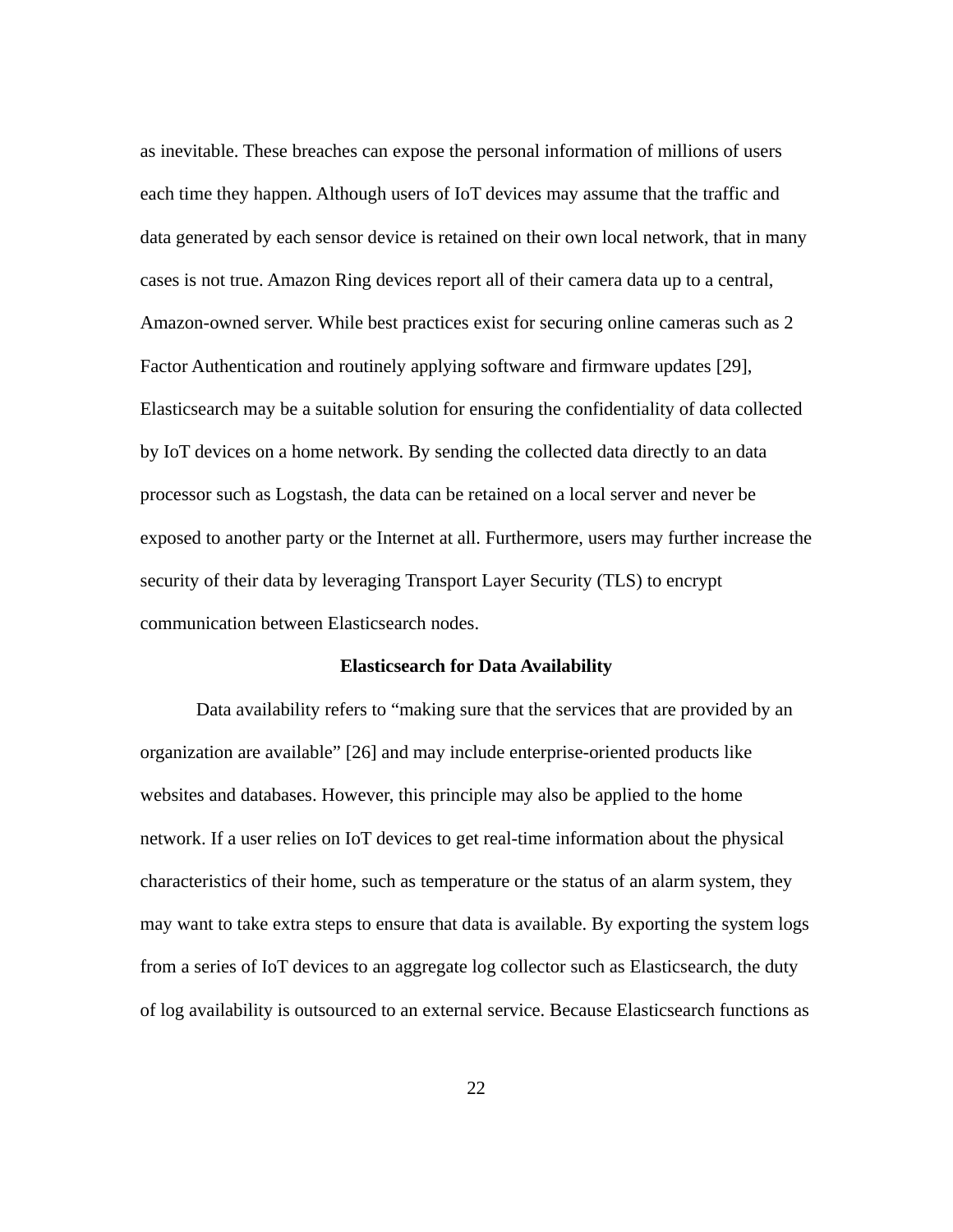a distributed cluster, availability is particularly high due to the replication abilities of the software stack. Even if one cluster member is offline, for instance, another member can display its data independently.

#### <span id="page-31-1"></span>**Elasticsearch for Data Integrity**

Data integrity makes "sure that the data is not tampered either through unauthorized, intentional, or accidental changes" [26]. Though the reviewed IoT cyberattacks primarily function by executing denial of service attacks that affect availability, the integrity of the data should be considered. A networked IoT device may collect potentially sensitive data, such as a video feed of the home or personally identifiable information. Elasticsearch provides various methods of verifying the integrity of its own stored data. First, simple HTTP queries may be performed directly against the server, observing the return code to determine if a given document exists or not [30]. Additionally, Elasticsearch is able to identify missing records through the use of integerbased keys that are configured by default [30]. By iterating through each key and identifying which contain data using a bucket selector, the results will show each empty record. This method of data verification can be used by the Elasticsearch administrator through the use of a command line utility such as curl.

# <span id="page-31-0"></span>**Benefits of IoT Log Aggregation**

In his paper "Stopping IoT-based Attacks on Enterprise Networks", G. W. Ray Davidson emphasizes the importance of a centralized and integrated logging solution for enhacing the security of networked IoT devices [31]. By using logging tools such as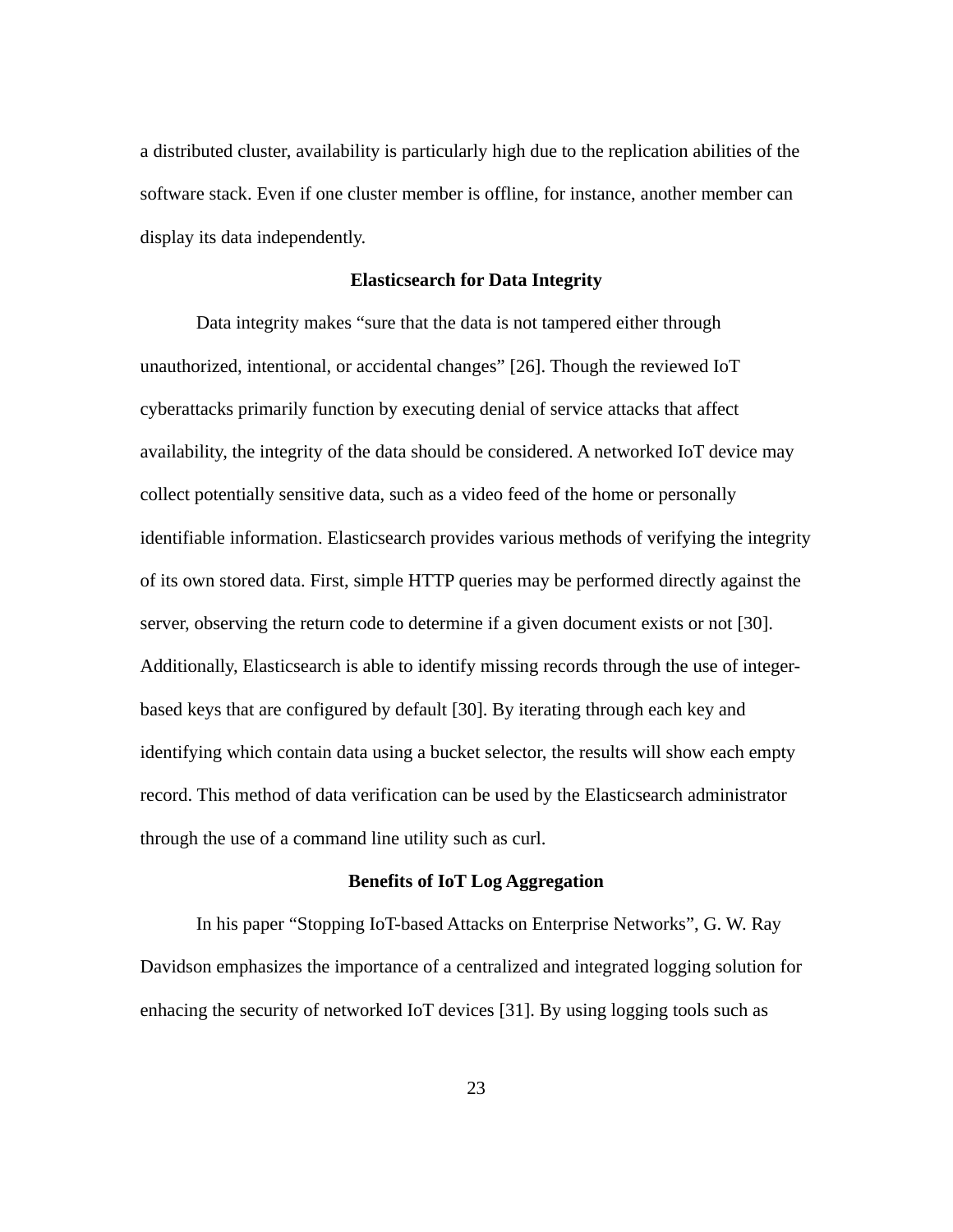syslog and syslog-ng, IoT devices can reliably transmit their log data to a centralized location such as an Elasticsearch cluster through the use of a Logstash input plugin. Davidson also mentions the importance of monitoring the activity of IoT devices on a network to better create "potential threat models and defenses" [31]. Monitoring the data stored in an Elasticsearch cluster is made much simpler through the use of the Kibana web interface, one of the provided components of Elasticsearch's integrated software stack. Kibana uses a custom query language called Kibana Query Language (KQL) [32] that allows for the filtering of log messages by TCP port, message contents, HTTP return codes, and various other formats.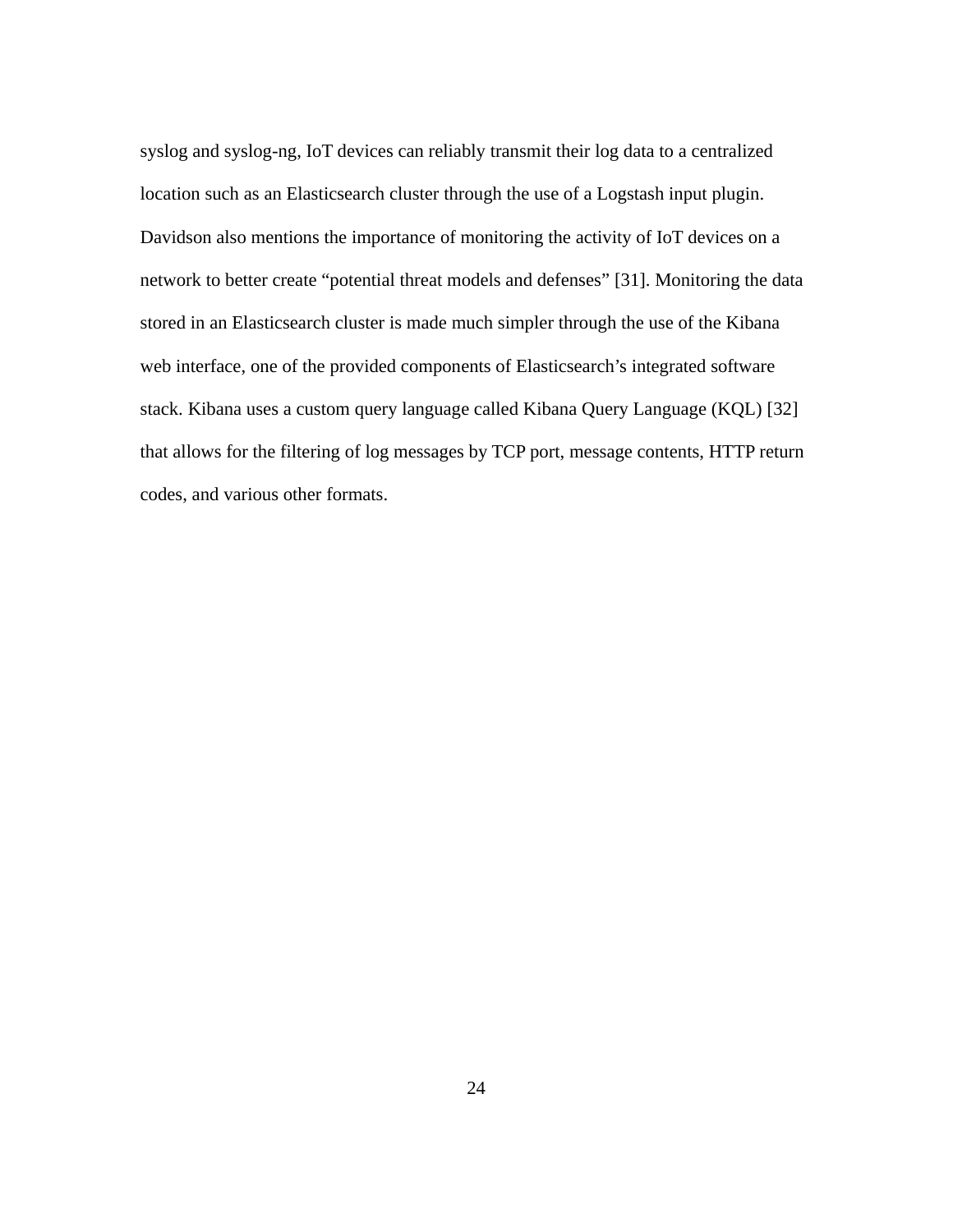#### <span id="page-33-0"></span>CHAPTER VI:

#### FUTURE WORK

In this thesis, we observed the effects of an Elasticsearch implementation using minimal hardware on a UPnP-based cyber attack called CallStranger. Some experiments have been left to the future due to the distributed nature of Elasticsearch and its high compute power requirements. With an Elasticsearch cluster built on bare metal hardware with multicore processors available, an experiment may be conducted that tests the ability of commercially available IoT sensors to send real data to Elasticsearch for aggregation and indexing. Another approach may be to modify IoT devices that are configured to communicate with the Internet directly (such as Ring cameras and doorbells) to send their data to Elasticsearch, either using Elasticsearch as an intermediary or sending a copy of the data to Elasticsearch.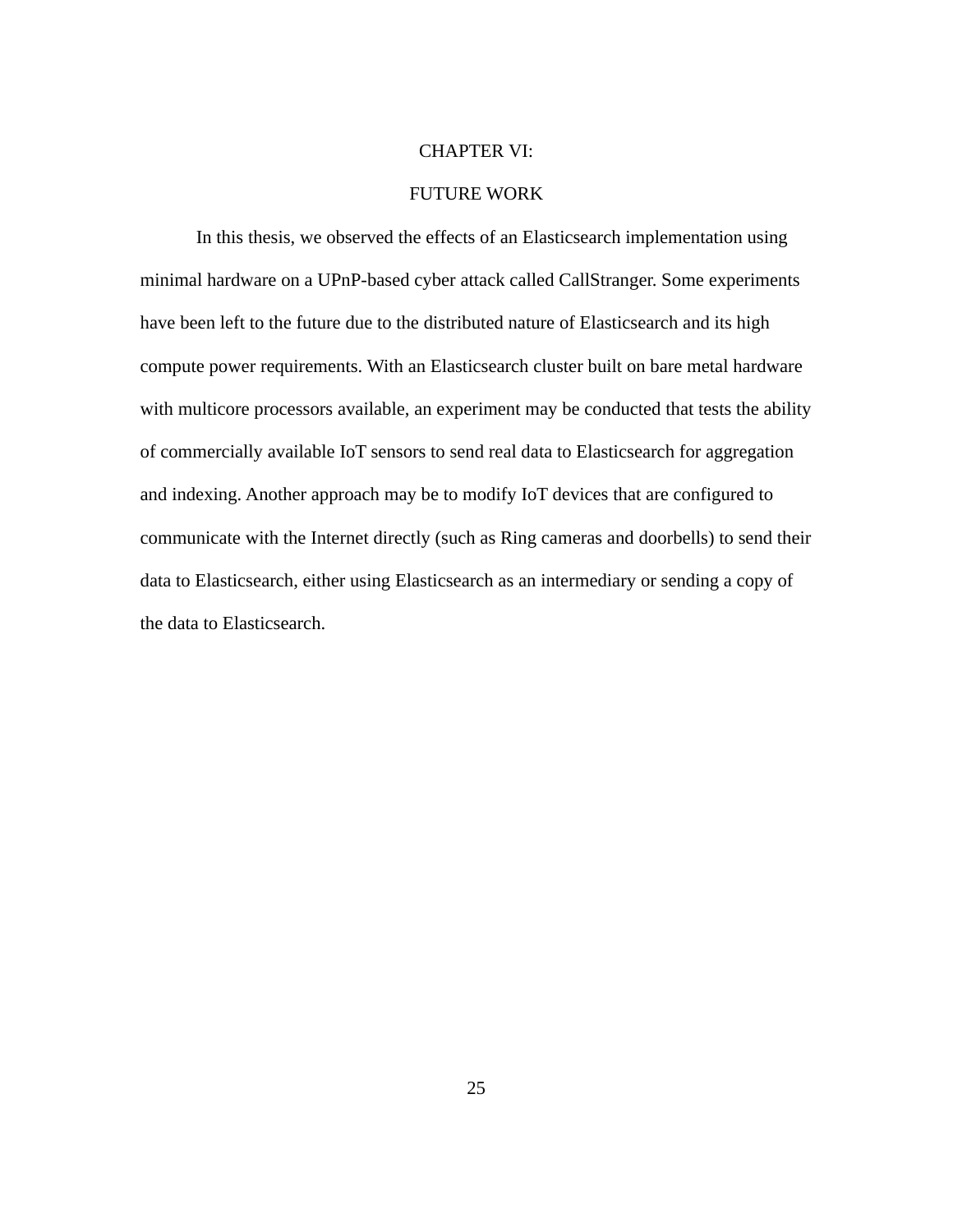#### <span id="page-34-0"></span>BIBLIOGRAPHY

- [1] "About | Ring." https://shop.ring.com/pages/about (accessed Sep. 06, 2020).
- [2] M. Beedham, "Amazon Ring owners foil \$400K Bitcoin extortion plot by removing batteries," *TheNextWeb.com [BLOG]*, Dec. 12, 2019. https://libproxy.uhcl.edu/login? url=https://www.proquest.com/docview/2324850598?accountid=7108.
- [3] "You Know, for Search," *Elastic Blog*, Feb. 08, 2010. https://www.elastic.co/blog/you-know-for-search (accessed Mar. 14, 2020).
- [4] G. Acar, D. Y. Huang, F. Li, A. Narayanan, and N. Feamster, "Web-based Attacks to Discover and Control Local IoT Devices," in *Proceedings of the 2018 Workshop on IoT Security and Privacy*, Budapest, Hungary, Aug. 2018, pp. 29–35, doi: 10.1145/3229565.3229568.
- [5] "CVE-2020-12695: CallStranger Vulnerability in Universal Plug and Play (UPnP) Puts Billions of Devices At Risk," *Tenable®*, Jun. 08, 2020. https://www.tenable.com/blog/cve-2020-12695-callstranger-vulnerability-inuniversal-plug-and-play-upnp-puts-billions-of (accessed Oct. 29, 2020).
- [6] *SK-CERT/strangercall*. SK-CERT, 2021.
- [7] "TELNET | High Definition: A-Z Guide to Personal Technology Credo Reference." https://search-credoreference-com.libproxy.uhcl.edu/content/entry/hmhighdef/telnet/0 (accessed Jul. 22, 2020).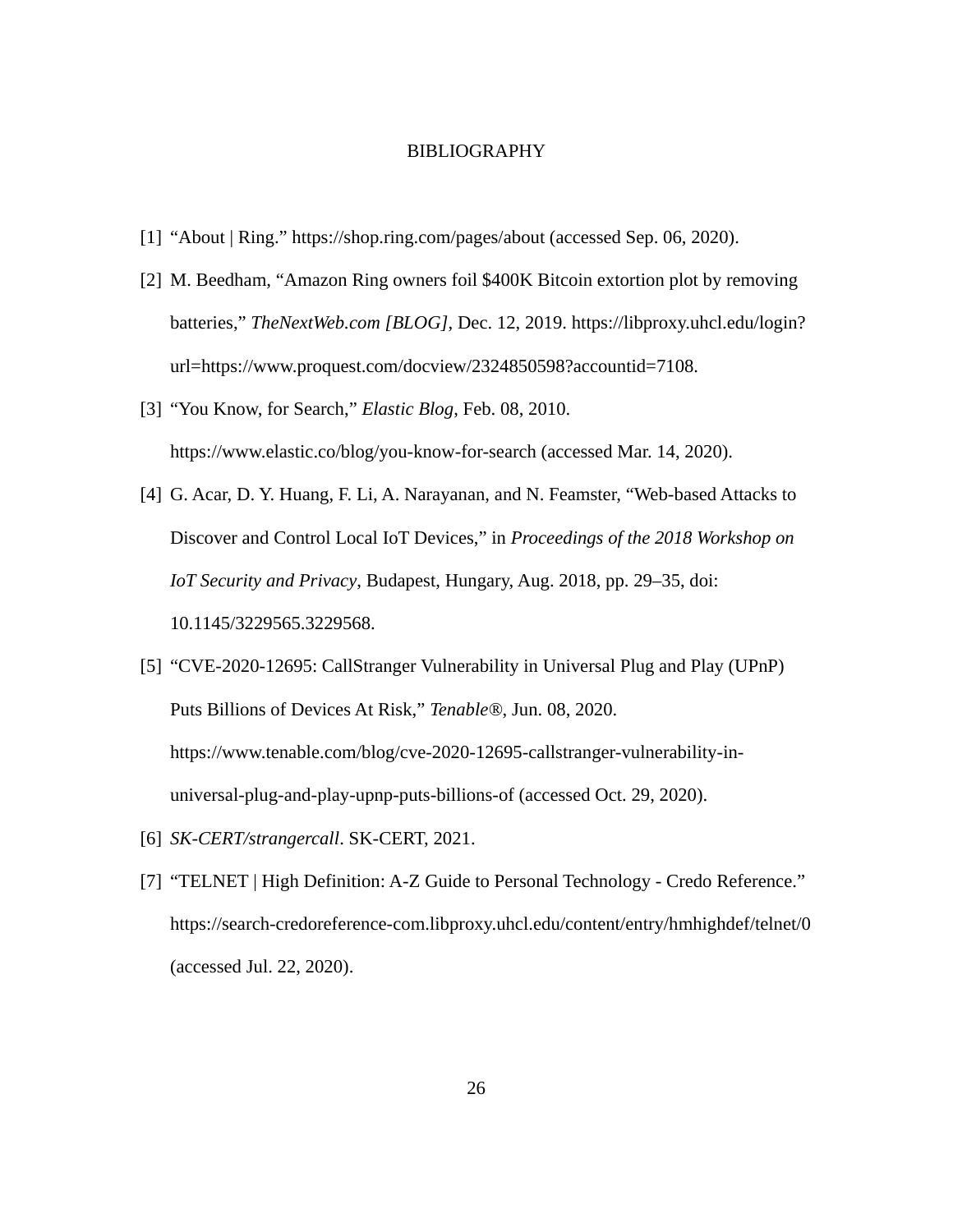- [8] U. D. Gandhi, P. M. Kumar, R. Varatharajan, G. Manogaran, R. Sundarasekar, and S. Kadu, "HIoTPOT: Surveillance on IoT Devices against Recent Threats," *Wirel. Pers. Commun.*, vol. 103, no. 2, pp. 1179–1194, Nov. 2018, doi: 10.1007/s11277-018- 5307-3.
- [9] Bryan Pfaffenberger, "Universal Plug and Play (UPnP)," *Webster's New WorldTM Computer Dictionary*. Houghton Mifflin Harcourt, Accessed: Jul. 22, 2020. [Online]. Available: https://libproxy.uhcl.edu/login?url=https://search.credoreference.com/ content/entry/webstercom/universal\_plug\_and\_play\_upnp/0?institutionId=7275.
- [10] Andrew Donoho, Bryan Roe, Maarten Bodlaender, John Gildred, Alan Messer, YoonSoo Kim, Bruce Fairman, Jonathan Tourzan, "UPnP Device Architecture 2.0." Open Connectivity Foundation, Inc., Apr. 17, 2020, Accessed: Apr. 11, 2021. [Online]. Available: https://openconnectivity.org/upnp-specs/UPnP-arch-DeviceArchitecture-v2.0-20200417.pdf.
- [11] Y. Lee, H. Chae, and K. Lee, "Countermeasures against large-scale reflection DDoS attacks using exploit IoT devices," *Automatika*, vol. 62, no. 1, pp. 127–136, Jan. 2021, doi: 10.1080/00051144.2021.1885587.
- [12] "Telnet," *Wiley Dictionary of Communications Technology*. John Wiley & Sons, 1998, Accessed: Jul. 22, 2020. [Online]. Available: https://libproxy.uhcl.edu/login? url=https://search.credoreference.com/content/entry/wileycommtech/telnet/0? institutionId=7275.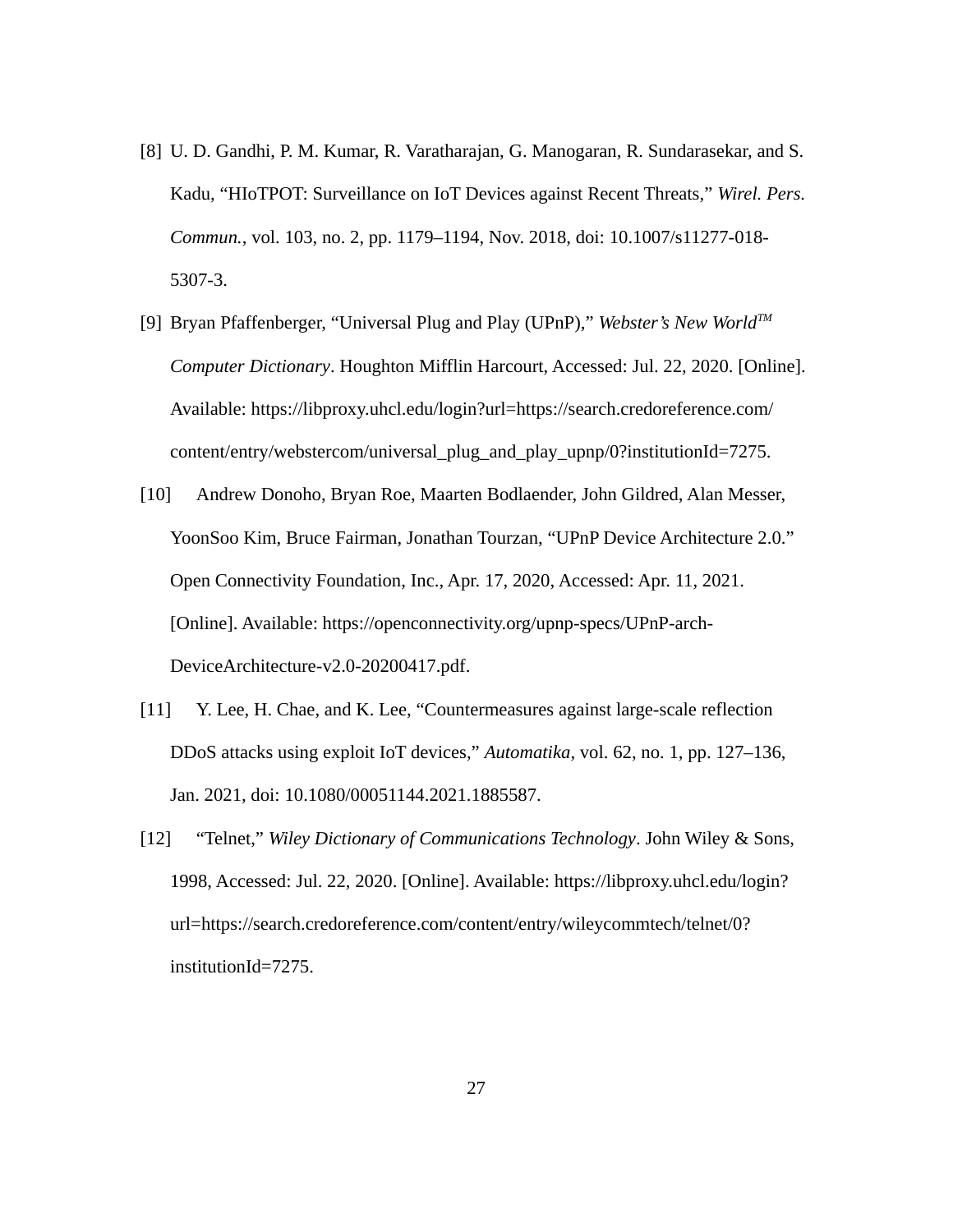- [13] C. Kolias, G. Kambourakis, A. Stavrou, and J. Voas, "DDoS in the IoT: Mirai and Other Botnets," *Computer*, vol. 50, no. 7, pp. 80–84, 2017, doi: 10.1109/MC.2017.201.
- [14] "NVD CVE-2020-12695." https://nvd.nist.gov/vuln/detail/CVE-2020- 12695#vulnCurrentDescriptionTitle (accessed Apr. 01, 2021).
- [15] "CERT/CC Vulnerability Note VU#357851." https://www.kb.cert.org (accessed Apr. 01, 2021).
- [16] "CERT/CC Vulnerability Note VU#339275." https://www.kb.cert.org (accessed Apr. 01, 2021).
- [17] "Designing for resilience | Elasticsearch Reference [7.9] | Elastic." https://www.elastic.co/guide/en/elasticsearch/reference/current/high-availabilitycluster-design.html (accessed Oct. 11, 2020).
- [18] "Scalability and resilience: clusters, nodes, and shards | Elasticsearch Reference [7.9] | Elastic."

https://www.elastic.co/guide/en/elasticsearch/reference/current/scalability.html (accessed Oct. 11, 2020).

- [19] "Node | Elasticsearch Reference [7.9] | Elastic." https://www.elastic.co/guide/en/elasticsearch/reference/current/modules-node.html (accessed Oct. 11, 2020).
- [20] Eric Westburg, "Elasticsearch Best Practice Architecture," Accessed: Oct. 11, 2020. [Online]. Available: https://www.elastic.co/pdf/architecture-best-practices.pdf.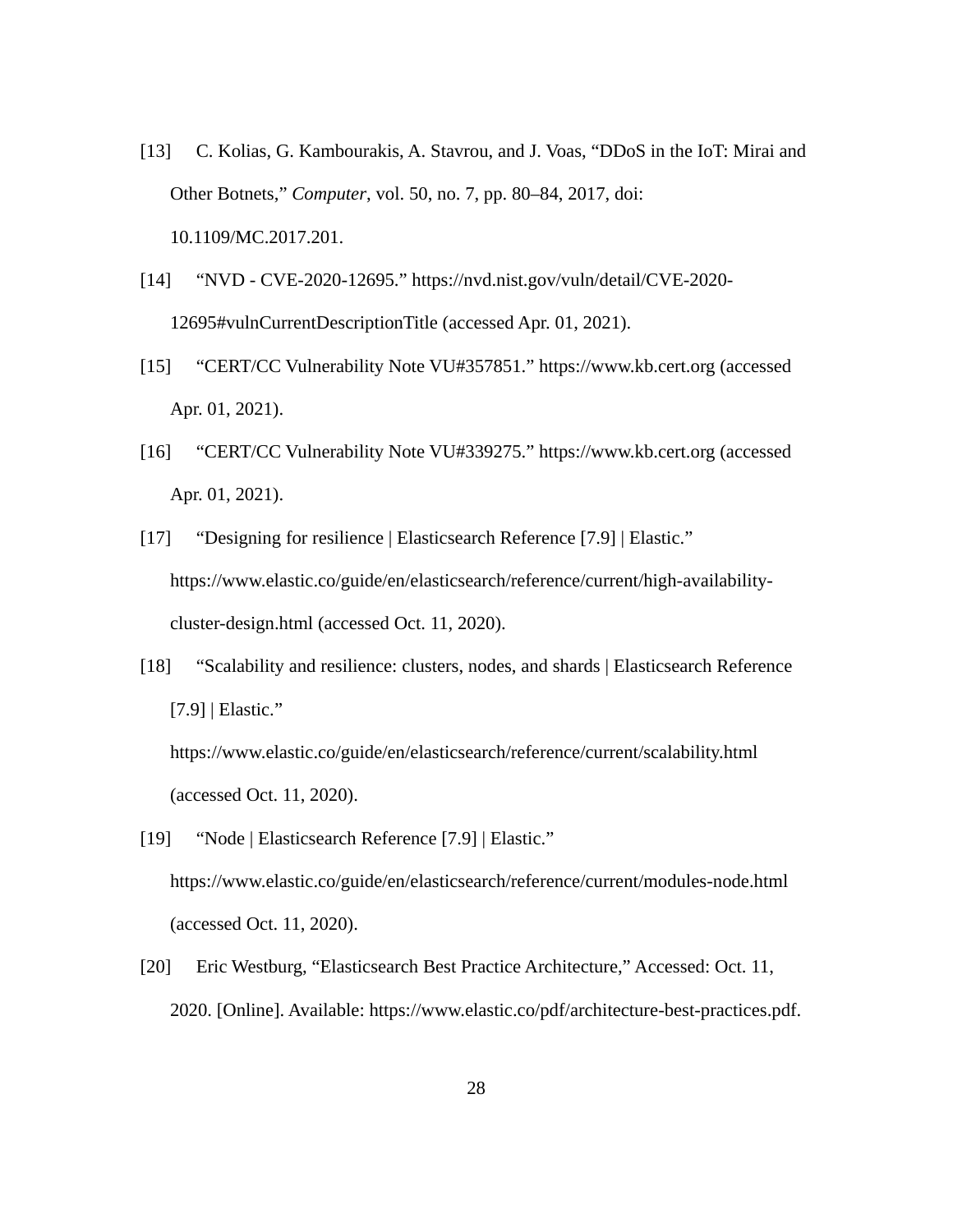- [21] "Input plugins | Logstash Reference [7.12] | Elastic." https://www.elastic.co/guide/en/logstash/current/input-plugins.html (accessed Apr. 02, 2021).
- [22] "How Logstash Works | Logstash Reference [7.12] | Elastic." https://www.elastic.co/guide/en/logstash/current/pipeline.html (accessed Apr. 02, 2021).
- [23] "The Zeek Network Security Monitor," *Zeek*. https://zeek.org/ (accessed Apr. 01, 2021).
- [24] *corelight/callstranger-detector*. Corelight, Inc., 2020.
- [25] D. Wing, "Network Address Translation: Extending the Internet Address Space," *IEEE Internet Comput.*, vol. 14, no. 4, pp. 66–70, Jul. 2010, doi: http://dx.doi.org/10.1109/MIC.2010.96.
- [26] Zeal Vora, *Enterprise Cloud Security and Governance*. Packt Publishing, Limited.
- [27] T. Kude, H. Hoehle, and T. A. Sykes, "Big data breaches and customer compensation strategies," *Int. J. Oper. Prod. Manag.*, vol. 37, no. 1, pp. 56–74, 2017, doi: http://dx.doi.org/10.1108/IJOPM-03-2015-0156.
- [28] E. Weise, "Equifax breach: Is it the biggest data breach?," *USA TODAY*. https://www.usatoday.com/story/tech/2017/09/07/nations-biggest-hacks-and-databreaches-millions/644311001/ (accessed Apr. 18, 2020).
- [29] Glenn Fleishman, *Taking Control of Home Security Cameras*. Take Control Books, 2021.